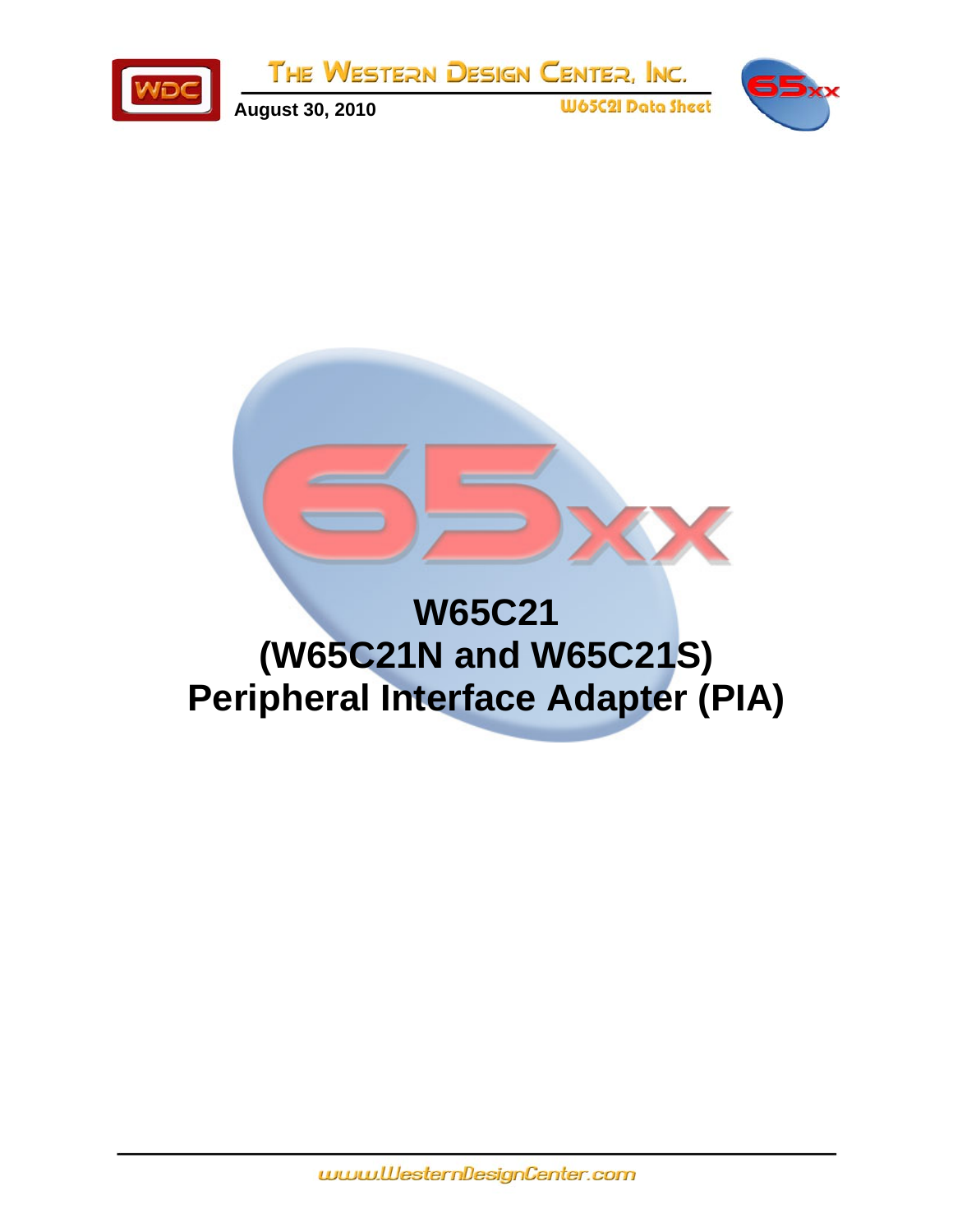

WDC reserves the right to make changes at any time without notice in order to improve design and supply the best possible product. Information contained herein is provided gratuitously and without liability, to any user. Reasonable efforts have been made to verify accuracy of the information but no guarantee whatsoever is given as to the accuracy or as to its applicability to particular uses. In every instance, it must be the responsibility of the user to determine the suitability of the products for each application. WDC products are not authorized for use as critical components in life support devices or systems. Nothing contained herein shall be construed as a recommendation to use any product in violation of existing patents or other rights of third parties. The sale of any WDC product is subject to all WDC Terms and Conditions of Sales and Sales Policies, copies of which are available upon request.

Copyright (C) 1981-2010 by The Western Design Center, Inc. All rights reserved, including the right of reproduction in whole or in part in any form.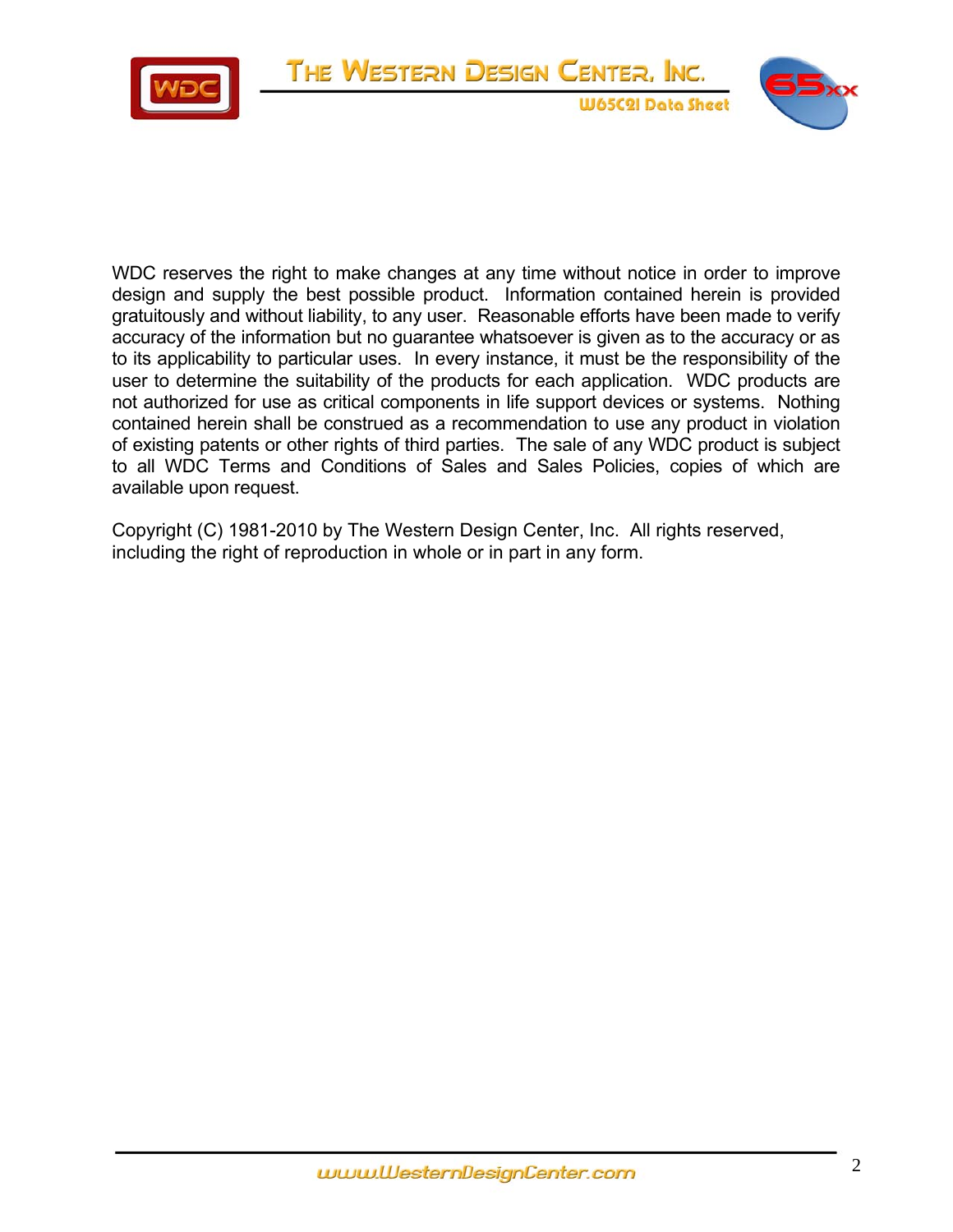



**W65C2I Data Sheet** 

# **INTRODUCTION**

The WDC W65C21 (W65C21N and W65C21S) is a very flexible Peripheral Interface Adapter (PIA) for use with WDC's 65xx, 68xx, and other 8-bit microprocessor families. The W65C21 provides programmed microprocessor control of up to two peripheral devices (Port A and Port B). Peripheral device control is accomplished through two 8-bit bidirectional I/O Ports, with individually designed Data Direction Registers. The Data Direction Registers provide selection of data flow direction (input or output) at each respective I/O Port. Data flow direction may be selected on a line-by-line basis with intermixed input and output lines within the same port. The "handshake" interrupt control feature is provided by four peripheral control lines. This capability provides enhances control over data transfer functions between the microprocessor and peripheral devices, as well as bidirectional data transfer between W65C21 Peripheral Interface Adapters in multiprocessor systems.

# **FEATURES**

- Low Power CMOS N-well silicon gate technology
- The W65C21N is plug replacement of NMOS and CMOS 6521 and 6821 devices with current limiting resistors
- The W65C21S is lower power, faster and direct drive outputs with no current limiting resistors.
- High speed/Low power replacement for Motorola/Rockwell/AMI/MOS Technology/MOSTEK/HITACHI/ ST Microelectronics/GTE/CMD 6520, 6521, 6820, 6821 PIA's
- Two 8-bit bidirectional I/O ports with individual data direction control.
- Automatic "Handshake" control of data transfers
- Two interrupts (one for each port) with program control
- Static to 14MHz operation, with high speed Port A, CA2 outputs.
- Industrial temperature range
- 40 Pin Plastic DIP and 44 Pin Plastic PLCC versions
- $\bullet$  5 volt  $\pm$  10% supply requirements
- Compatible with the 65xx and 68xx family of microprocessors





Figure 1 44 Pin PLCC Pin Configuration Figure 2 40 Pin DIP Pin Configuration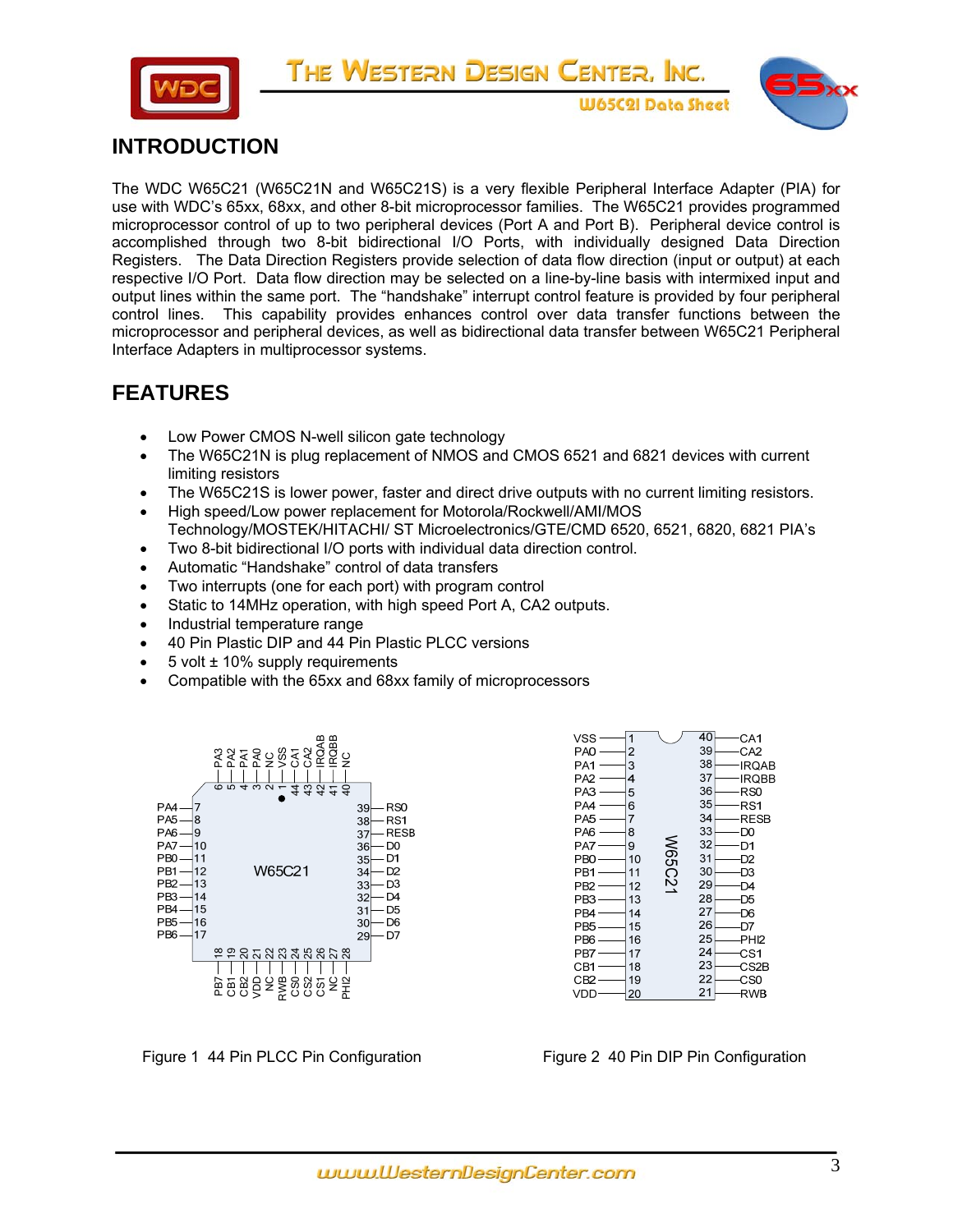



Figure 3 W65C21 PIA Block Diagram



Figure 4 Interface Signals Relationship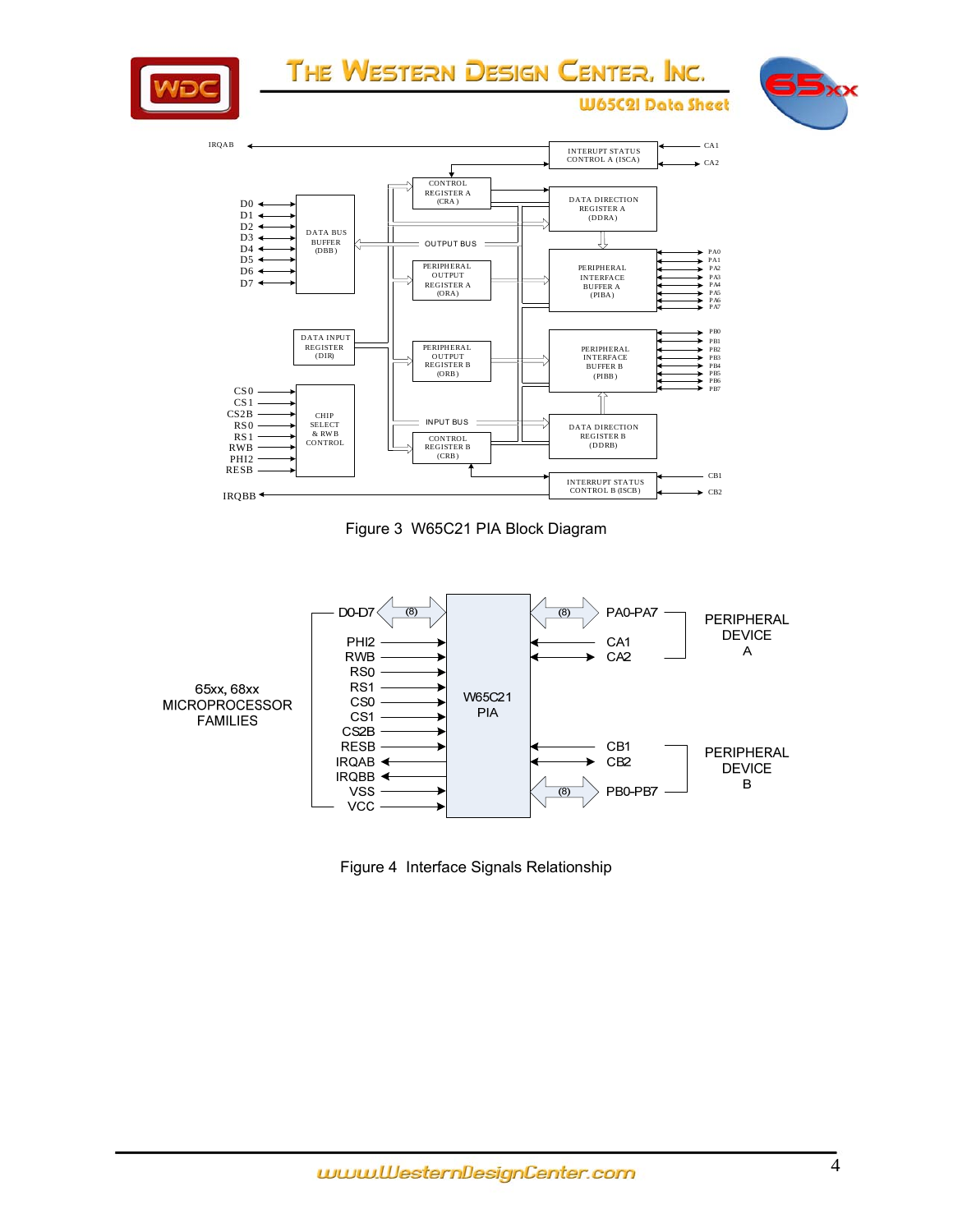

**W65C2I Data Sheet** 

## ABSOLUTE MAXIMUM RATINGS\*

| <b>Parameter</b>                           | Symbol          | Value               | Unit |
|--------------------------------------------|-----------------|---------------------|------|
| Supply Voltage                             | V <sub>DD</sub> | $-0.3$ to $+7.0$    | Vdc  |
| Input Voltage<br>V <sub>IN</sub>           |                 | $-0.3$ to $VDD+0.3$ | Vdc  |
| Output Voltage                             | <b>VOUT</b>     | $-0.3$ to $VDD+0.3$ | Vdc  |
| Operating Temp.<br>Range - Industrial      | TA              | $-40$ to $+85$      | °C   |
| Storage<br>T <sub>STG</sub><br>Temperature |                 | $-55$ to $+150$     | °C   |

This device contains input protection against damage due to high static voltages or electric fields; however, precautions should be taken to avoid application of voltages higher than the maximum rating.

Notes:

1. Exceeding these ratings may cause permanent damage; functional operation under these conditions is not implied.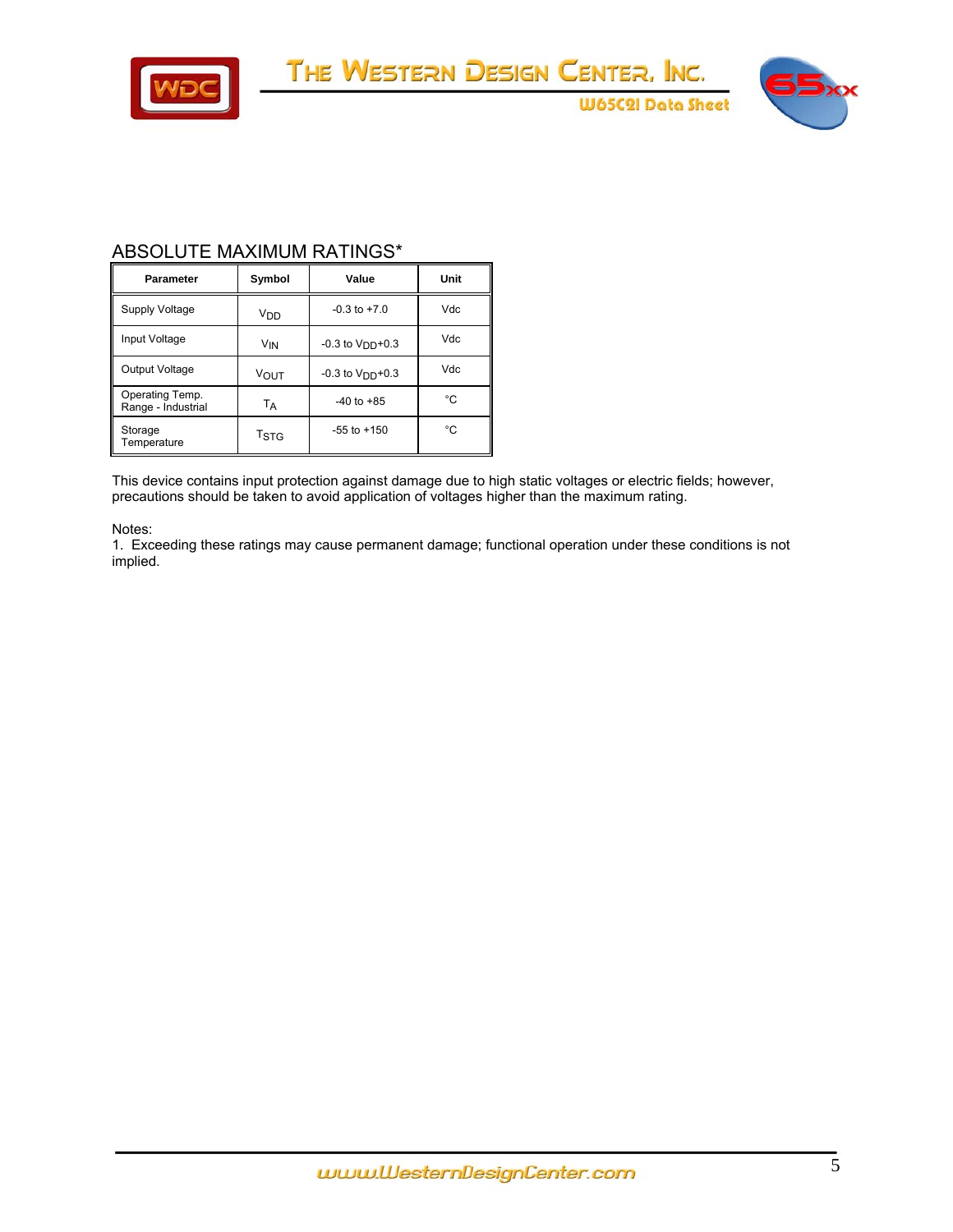



#### W65C21N DC CHARACTERISTICS ( $V_{DD}$  = 5.0V  $+$  10%,  $V_{SS}$  = 0,  $T_A$  = -40°Cto +85°C)

| <b>Parameter</b>                                                                   | Symbol           | $Min^2$                  | Typ. <sup>2,3</sup> | $Max^2$       | Unit $1$ | <b>Test Conditions</b>                             |
|------------------------------------------------------------------------------------|------------------|--------------------------|---------------------|---------------|----------|----------------------------------------------------|
| Input High Voltage                                                                 | V <sub>IH</sub>  | 2.0                      | 3.0                 | $V_{DD}$ +0.3 | V        | $V_{DD} = 4.5V/5.5V$                               |
| Input Low Voltage                                                                  | $V_{\parallel}$  | $-0.3$                   | 0.2                 | 0.8           | V        | $V_{DD} = 4.5V/5.5V$                               |
| Input Leakage Current<br>CA1, CB1, CS0, CS1, CS2B,<br>RESB, RS0, RS1, RWB, PHI2    | $I_{IN}$         | $-100$                   | $< \pm 10.0$        | 100           | nA       | $V_{IN}$ = .4V to 2.4V,<br>$V_{DD} = 5.5V$         |
| Three-State (Off State), Leakage Current<br>D0-D7, PB0-PB7, CB2                    | I <sub>TSI</sub> | $-100$                   | $< \pm 10.0$        | 100           | nA       | $V_{\text{IN}}$ = 0.4V to 2.4V.<br>$V_{DD} = 5.5V$ |
| Input High Current<br>PA0-PA7, CA2                                                 | $I_{\rm IH}$     | $-600$                   | $-400$              | $-200$        | μA       | $V_{\text{H}} = 2.4V,$<br>$V_{DD} = 4.5V$          |
| Input Low Current<br>PA0-PA7, CA2                                                  | Ιm.              | $-1.6$                   | $-0.9$              | $-0.4$        | mA       | $V_{\parallel} = 0.4V$ ,<br>$V_{DD} = 5.5V$        |
| <b>Output High Voltage</b><br>D0-D7.<br>PA0-PA7, CA2, PB0-PB7, CB2                 | $V_{OH}$         | 2.4                      |                     |               | V        | $I_{OH}$ = -200µA.<br>$V_{DD} = 4.5V$              |
| <b>Output Low Voltage</b><br>D0-D7, IRQAB, IRQBB,<br>PA0-PA7, CA2, PB0- PB7, CB2   | $V_{OL}$         |                          |                     | 0.4           | $\vee$   | $I_{OL}$ = 3.2mA,<br>$V_{DD} = 4.5V$               |
| Output High Current (Sourcing)<br>PA0-PA7, CA2                                     | $I_{OH}$         | $-600$                   | $-400$              | $-200$        | μA       | $V_{OH} = 2.4V$ ,<br>$V_{DD} = 4.5V$               |
| Output High Current (Sourcing)<br>PB0-PB7, CB2                                     | $I_{OH}$         | $-20.0$                  | $-6.0$              | $-3.2$        | mA       | $V_{OH} = 1.5V$ ,<br>$V_{DD} = 4.5V$               |
| Output High Current (Sourcing)<br>$D0-D7$                                          | $I_{OH}$         | $-20.0$                  | $-10.0$             | $-3.2$        | mA       | $V_{OH}$ = VDD-0.4V,<br>$V_{DD} = 4.5V$            |
| Output Low Current (Sinking)<br>D0-D7, IRQAB, IRQBB,<br>PA0-PA7, CA2, PB0-PB7, CB2 | $I_{OL}$         | 3.2                      | 12.0                | 20.0          | mA       | $V_{\Omega} = 0.4V$ ,<br>$V_{DD} = 4.5V$           |
| Output Leakage Current (Off State)<br>IRQAB, IRQBB                                 | $I_{OFF}$        | $-100$                   | $< \pm 10.0$        | 100           | nA       | $V_{IN}$ = .4V to 2.4V,<br>$V_{DD} = 5.5V$         |
| Power Dissipation                                                                  | $I_{DD}$         | $\overline{\phantom{a}}$ | 100                 | 500           | uA       | $V_{DD} = 5.5V$                                    |

Notes:

1. All units are direct current (DC) except for capacitance.

2. Negative sign indicates outward current flow, positive indicates inward flow.

3. Typical values are shown for 14MHz Test

4. All production test loads use test machine capacitance (~30pF) only.

5. Capacitance of all pins is estimated 5.0pF at a 1MHz sample.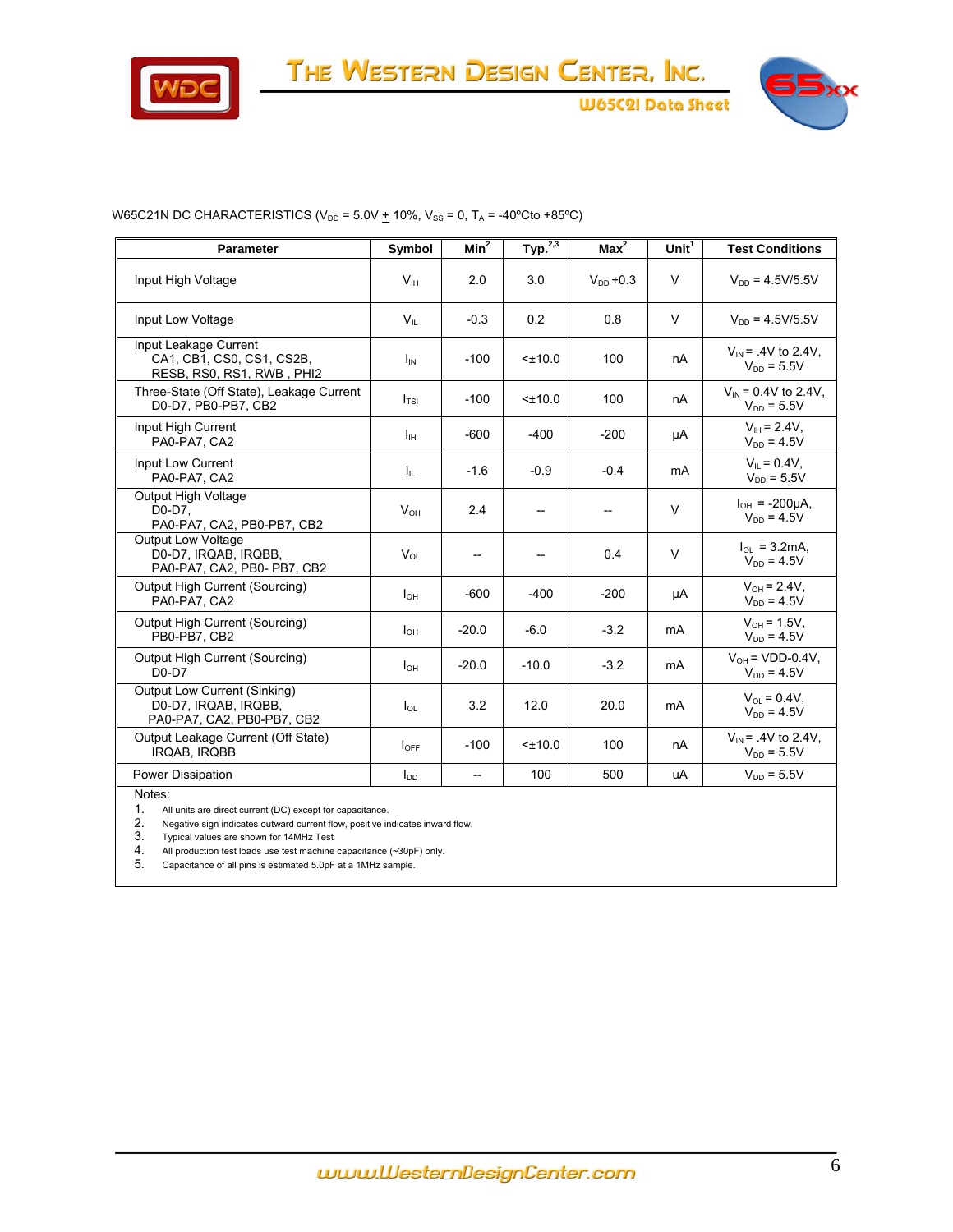



**W65C2I Data Sheet** 

#### W65C21S DC CHARACTERISTICS ( $V_{DD}$  = 5.0V  $+$  10%,  $V_{SS}$  = 0,  $T_A$  = -40°Cto +85°C)

| <b>Parameter</b>                                                                   | Symbol           | Min <sup>2</sup>         | Type <sup>2,3</sup> | Max <sup>2</sup> | Unit $1$ | <b>Test Conditions</b>                      |
|------------------------------------------------------------------------------------|------------------|--------------------------|---------------------|------------------|----------|---------------------------------------------|
| Input High Voltage                                                                 | V <sub>H</sub>   | 2.0                      | 3.0                 | $V_{DD}$ +0.3    | V        | $V_{DD} = 4.5V/5.5V$                        |
| Input Low Voltage                                                                  | $V_{\parallel}$  | $-0.3$                   | 0.2                 | 0.8              | V        | $V_{DD} = 4.5V/5.5V$                        |
| Input Leakage Current<br>CA1, CB1, CS0, CS1, CS2B,<br>RESB, RS0, RS1, RWB, PHI2    | $I_{\text{IN}}$  | $-100$                   | $< \pm 10.0$        | 100              | nA       | $V_{IN} = .4V$ to 2.4V.<br>$V_{DD} = 5.5V$  |
| Three-State (Off State), Leakage Current<br>D0-D7, PB0-PB7, CB2                    | I <sub>TSI</sub> | $-100$                   | $<$ ±10.0           | 100              | nA       | $V_{IN}$ = 0.4V to 2.4V,<br>$V_{DD} = 5.5V$ |
| Input High Current<br>PA0-PA7, CA2                                                 | Iн               | $-200$                   | $-110$              | $-50.0$          | μA       | $V_{\text{IH}} = 2.4V$ ,<br>$V_{DD} = 4.5V$ |
| Input Low Current<br>PA0-PA7, CA2                                                  | Ιı               | $-400$                   | $-200$              | $-100$           | mA       | $V_{\parallel} = 0.4V$ .<br>$V_{DD} = 5.5V$ |
| Output High Voltage<br>D0-D7.<br>PA0-PA7, CA2, PB0-PB7, CB2                        | $V_{OH}$         | 2.4                      | $-$                 | --               | V        | $I_{OH}$ = -200µA,<br>$V_{DD} = 4.5V$       |
| <b>Output Low Voltage</b><br>D0-D7, IRQAB, IRQBB,<br>PA0-PA7, CA2, PB0-PB7, CB2    | $V_{OL}$         | $\overline{\phantom{a}}$ |                     | 0.4              | V        | $I_{OL}$ = 3.2mA,<br>$V_{DD} = 4.5V$        |
| Output High Current (Sourcing)<br>PA0-PA7, CA2                                     | $I_{OH}$         | $-8.0$                   | $-3.0$              | $-1.6$           | mA       | $V_{OH}$ = VDD-0.4V,<br>$V_{DD} = 4.5V$     |
| Output High Current (Sourcing)<br>PB0-PB7                                          | $I_{OH}$         | $-8.0$                   | $-3.0$              | $-1.6$           | mA       | $V_{OH}$ = VDD-0.4V,<br>$V_{DD} = 4.5V$     |
| Output High Current (Sourcing)<br>D0-D7, CB2                                       | $I_{OH}$         | $-20.0$                  | $-10.0$             | $-3.2$           | mA       | $V_{OH}$ = VDD-0.4V.<br>$V_{DD} = 4.5V$     |
| Output Low Current (Sinking)<br>D0-D7, IRQAB, IRQBB,<br>PA0-PA7, CA2, PB0-PB7, CB2 | $I_{OL}$         | 3.2                      | 12.0                | 20.0             | mA       | $V_{\Omega} = 0.4V$ ,<br>$V_{DD} = 4.5V$    |
| Output Leakage Current (Off State)<br>IRQAB, IRQBB                                 | $I_{\text{OFF}}$ | $-100$                   | $<$ ±10.0           | 100              | nA       | $V_{IN}$ = .4V to 2.4V,<br>$V_{DD} = 5.5V$  |
| Power Dissipation                                                                  | $I_{DD}$         | $\overline{\phantom{a}}$ | 100                 | 500              | uA       | $V_{DD} = 5.5V$                             |
| Notes:                                                                             |                  |                          |                     |                  |          |                                             |

1. All units are direct current (DC) except for capacitance.<br>2. Negative sign indicates outward current flow, positive in 2. Negative sign indicates outward current flow, positive indicates inward flow.<br>3. Typical values are shown for  $V_{DD} = 5.0V$  and TA = 25° C

3. Typical values are shown for  $V_{DD} = 5.0V$  and TA = 25° C<br>4. All production test loads use test machine capacitance (~3

4. All production test loads use test machine capacitance (~30pF) only.<br>5. Capacitance of all pins is estimated 5.0pF at a 1MHz sample.

5. Capacitance of all pins is estimated 5.0pF at a 1MHz sample.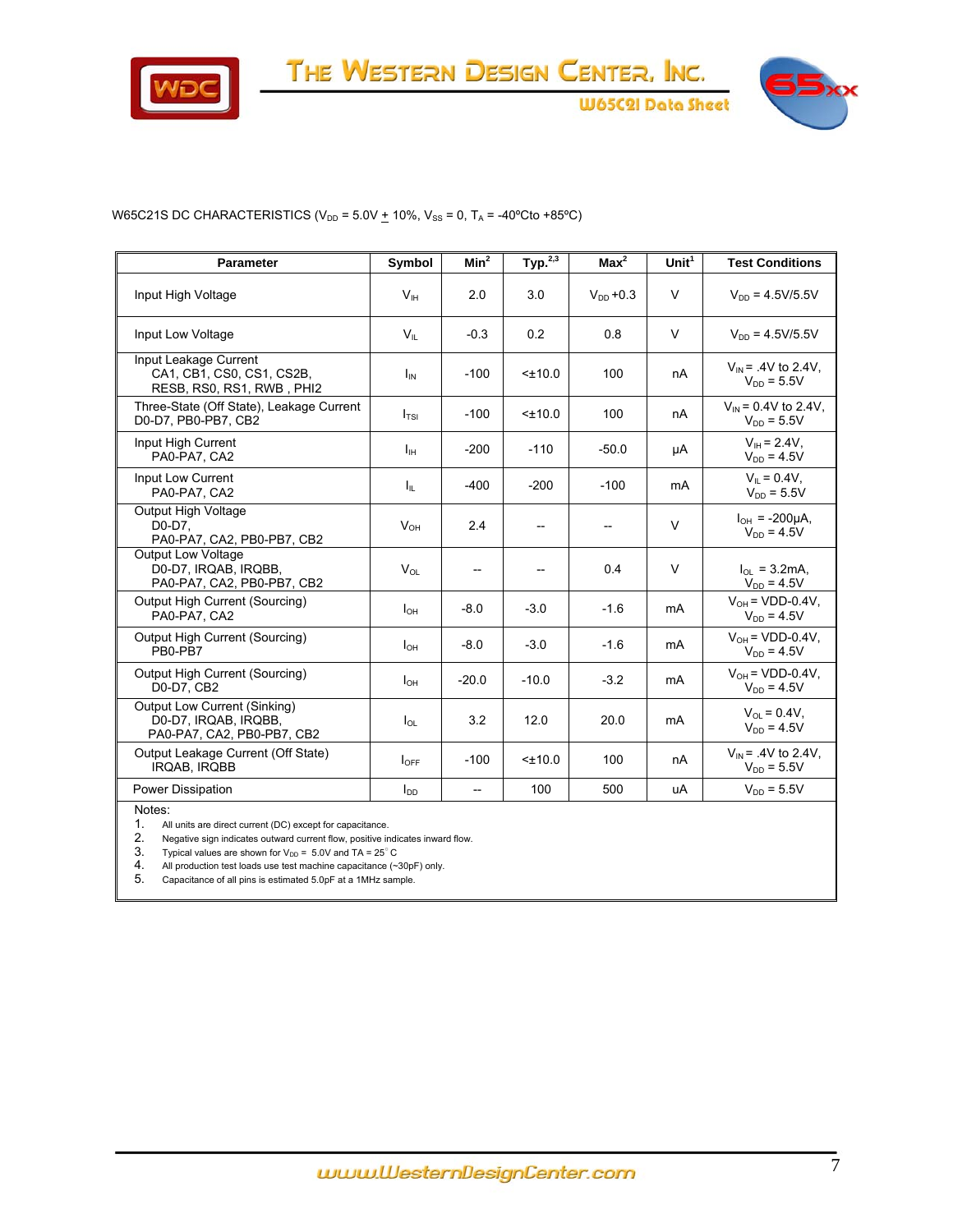



**W65C2I Data Sheet** 

# **AC TIMING CHARACTERISTICS**

|                         |                                                           | 14 MHz @ 5V              |                          |      |
|-------------------------|-----------------------------------------------------------|--------------------------|--------------------------|------|
| Parameter               | Symbol                                                    | Min                      | Max                      | Unit |
| PHI <sub>2</sub> Cycle  | tcyc                                                      | 70                       | $\overline{\phantom{a}}$ | ns   |
| <b>PHI2 Pulse Width</b> | tc                                                        | 35                       | $\overline{\phantom{a}}$ | ns   |
| PHI2 Rise and Fall Time | $\mathfrak{t}_{\mathsf{rc}}$ $\mathfrak{t}_{\mathsf{fc}}$ | $\overline{\phantom{a}}$ | 5                        | ns   |

#### **READ TIMING**

|                            |                  | 14 MHz @ 5V |                          |      |
|----------------------------|------------------|-------------|--------------------------|------|
| Parameter                  | Symbol           | Min         | Max                      | Unit |
| Address Set-Up Time        | t <sub>ACR</sub> | 8           | $\overline{\phantom{0}}$ | ns   |
| Address Hold Time          | t <sub>CAR</sub> |             | $\blacksquare$           | ns   |
| Peripheral Data Setup Time | t <sub>PCR</sub> | 10          |                          | ns   |
| Data Bus Delay Time        | t <sub>CDR</sub> |             | 20                       | ns   |
| Data Bus Hold Time         | tнR              | 5           | $\overline{\phantom{0}}$ | ns   |

#### **WRITE TIMING**

|                            |                  | 14 MHz @ 5V |     |      |
|----------------------------|------------------|-------------|-----|------|
| Parameter                  | Symbol           | Min         | Max | Unit |
| Address Set-Up Time        | t <sub>ACW</sub> | 8           |     | ns   |
| Address Hold Time          | t <sub>CAW</sub> | 0           |     | ns   |
| Data Bus Set-Up Time       | t <sub>DCW</sub> | 10          |     | ns   |
| Data Bus Hold Time         | tнw              | 5           |     | ns   |
| Peripheral Data Delay Time | tcpw             |             | 20  | ns   |

#### **PERIPHERAL INTERFACE TIMING**

|                                                    |                   | 14 MHz @ 5V |     |      |
|----------------------------------------------------|-------------------|-------------|-----|------|
| Parameter                                          | Symbol            | Min         | Max | Unit |
| PHI2 Low to CA2 Low Delay                          | t <sub>CA2</sub>  |             | 20  | ns   |
| PHI2 Low to CA2 High Delay                         | t <sub>RS1</sub>  |             | 20  | ns   |
| CA1 Active to CA2 High Delay                       | t <sub>RS2</sub>  |             | 25  | ns   |
| PHI2 High to CB2 Low Delay                         | $t_{CB2}$         |             | 70  | ns   |
| Peripheral Data Valid to CB2 Low<br>Delay          | t <sub>DC</sub>   | 5           |     | ns   |
| PHI2 High to CB2 High Delay                        | t <sub>RS1</sub>  |             | 20  | ns   |
| CB1 Active to CB2 High Delay                       | t <sub>RS2</sub>  |             | 25  | ns   |
| CA1, CA1, CB1, and CB2<br>Input Rise and Fall Time | $t_{r}$ , $t_{f}$ |             | 10  | ns   |
| Interrupt Input Pulse Width                        | $P_{VI}$          |             | 70  | ns   |
| Interrupt Response Time                            | $t_{RS3}$         |             | 20  | ns   |
| Interrupt Clear Delay                              | $t_{IR}$          |             | 25  | ns   |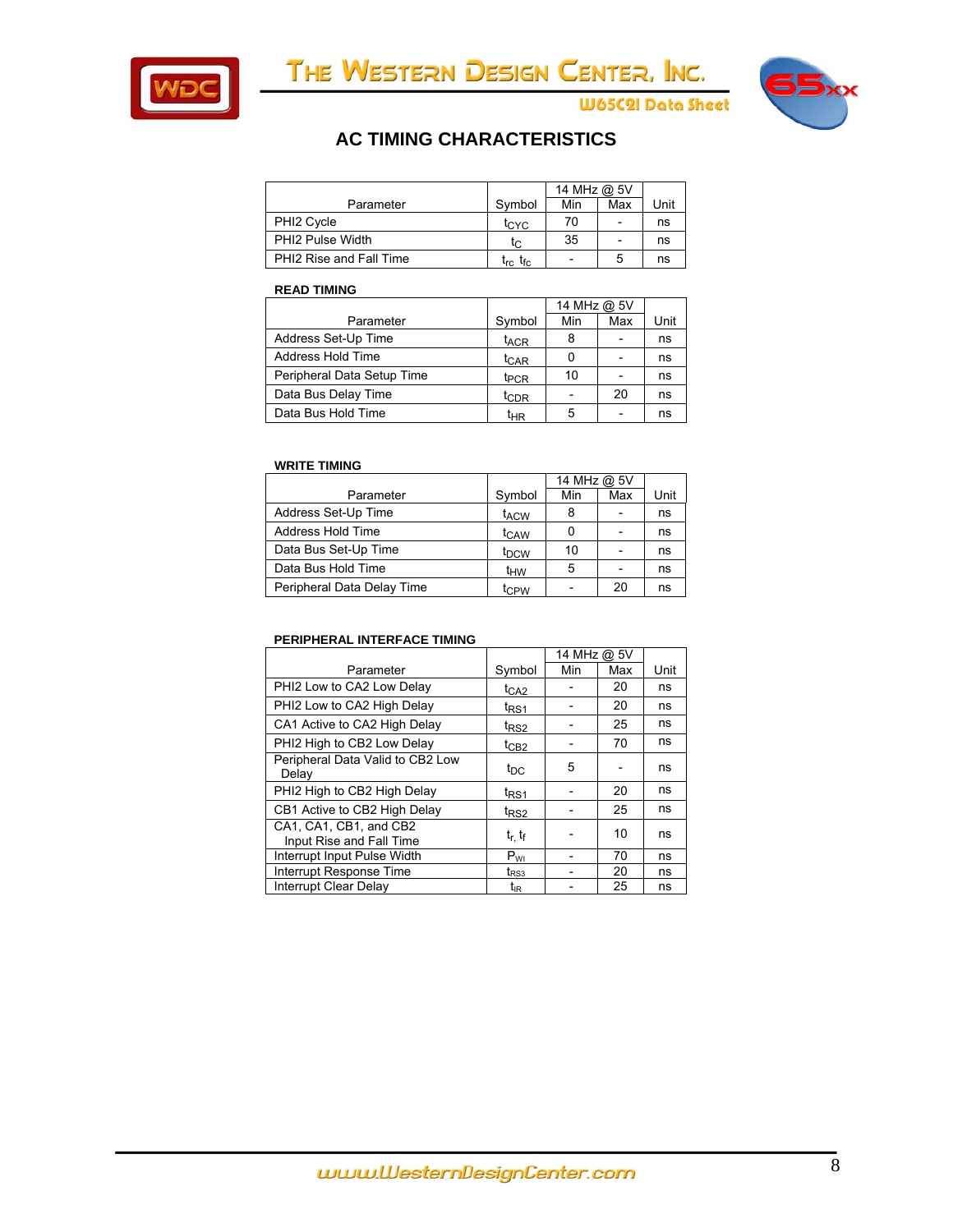



Figure 5 Write Timing Waveforms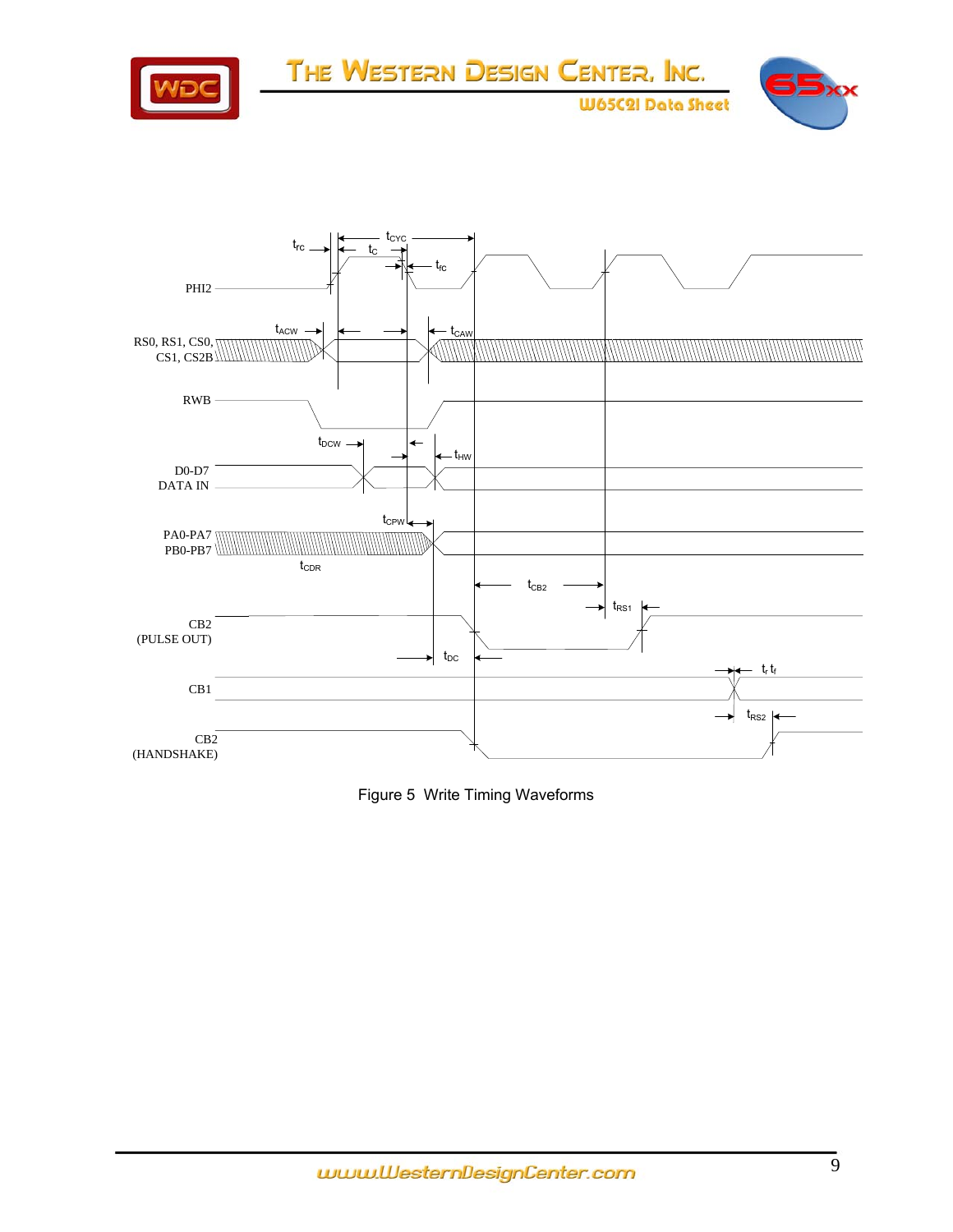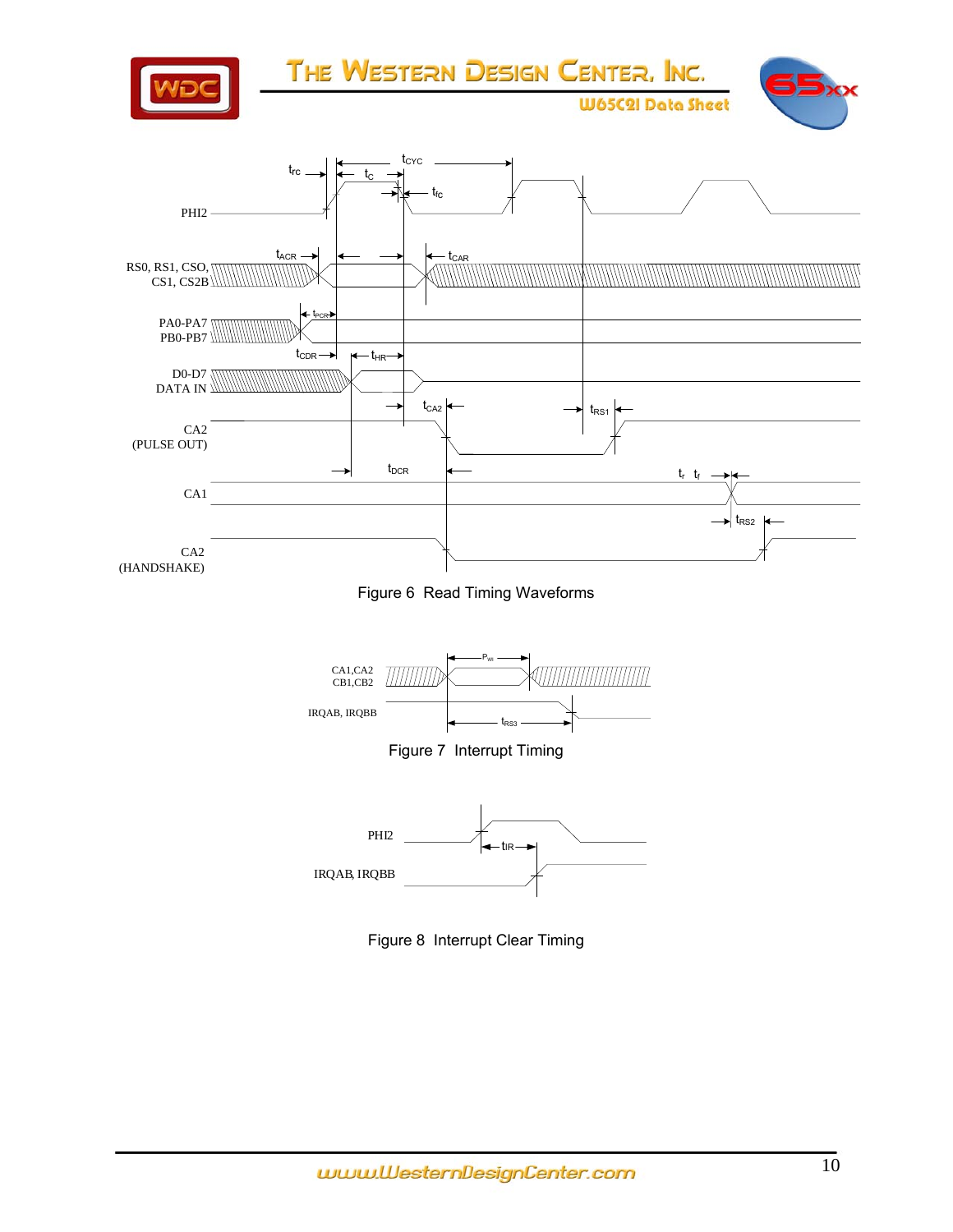



|       |       | ◡           |   |                    |             |  |
|-------|-------|-------------|---|--------------------|-------------|--|
| IRQA1 | IRQA2 | CA2 Control |   | <b>DDRA Access</b> | CA1 Control |  |
|       |       |             |   |                    |             |  |
|       |       | ঌ           | ه |                    |             |  |
| IRQB1 | IRQB2 | CB2 Control |   | <b>DDRB</b> Access | CB1 Control |  |

Table 1 Control Registers

| <b>REGISTER</b><br><b>SELECT</b><br><b>PIN</b> |                 | <b>DATA</b><br><b>DIRECTION</b><br><b>REGISTER</b><br><b>ACCESS</b><br><b>CONTROL BIT</b> |      |                           |
|------------------------------------------------|-----------------|-------------------------------------------------------------------------------------------|------|---------------------------|
| RS <sub>1</sub>                                | R <sub>S0</sub> | CRA-                                                                                      | CRB- |                           |
|                                                |                 | 2                                                                                         | 2    | <b>REGISTER SELECTED</b>  |
|                                                |                 |                                                                                           |      | Peripheral Interface A    |
| O                                              |                 | n                                                                                         |      | Data Direction Register A |
|                                                |                 |                                                                                           |      | Control Register A        |
|                                                |                 |                                                                                           |      | Peripheral Interface B    |
|                                                |                 |                                                                                           | n    | Data Direction Register B |
|                                                |                 |                                                                                           |      | <b>Control Register B</b> |

Table 2 Register Addressing







**W65C2I Data Sheet** 

Figure 9A Port A, CA2 Buffers - W65C21N Figure 9B Port B, CB2 Buffers - W65C21N



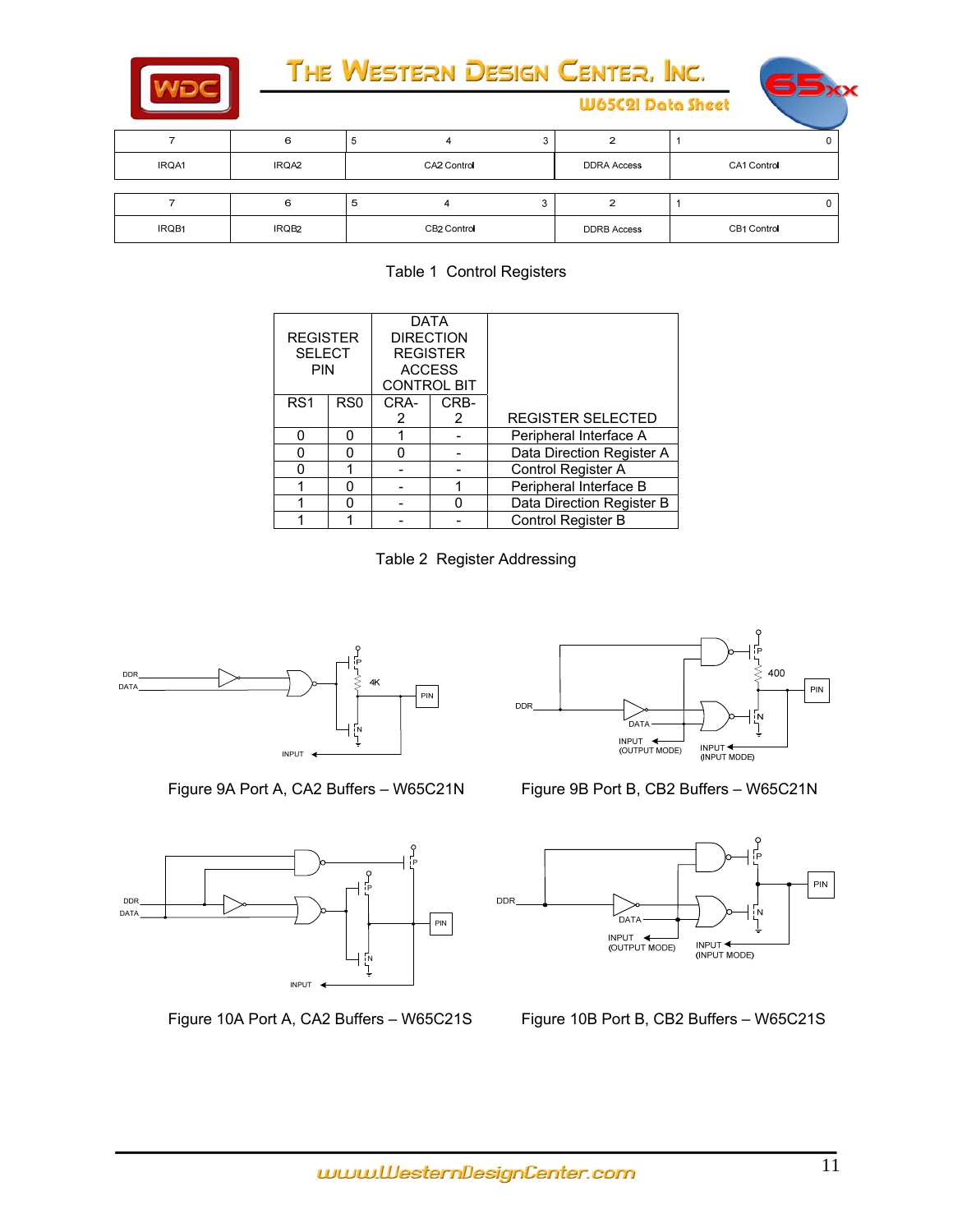



**W65C2I Data Sheet** 

# **SIGNAL DESCRIPTION**

The PIA interfaces to the 65xx and 68xx microprocessor families with a reset line, a PHI2 clock line, a read/write line, two interrupt request lines, two register select lines, three chip select lines and an 8-bit bidirectional data bus. The PIA interfaces to the peripheral devices with four interrupt/control lines and two 8-bit bidirectional data buses. Figures 1 and 2 show the pin assignments for these interface signals and Figure 4 shows the interface relationship of these signals as they pertain to the CPU and the peripheral devices.

# **CHIP SELECT (CS0, CS1, CS2B)**

The PIA is selected when CS0 and CS1 are high and CS2B is low. These three chip select lines are normally connected to the processor address lines either directly or through external decoder circuits. When the PIA is selected, data will be transferred between the data lines and PIA registers, and/or peripheral interface lines as determined by the RWB, RS0 and RS1 lines and the contents of Control Registers A and B.

# **CLOCK SIGNAL (PHI2)**

The Phase 2 Clock Signal (PHI2) is the system clock that triggers all data transfers between the CPU and the PIA. PHI2 is generated by the CPU and us therefore the synchronizing signal between the CPU and the PIA.

# **DATA BUS (D0-D7)**

The eight bidirectional data bus lines are used to transfer data between the W65C21 and the microprocessor.

During a Read operation, the contents of the W65C21 internal Data Bus Buffer (DBB) are transferred to the microprocessor via the Data Bus lines. During a Write operation, the Data Bus lines represent high impedance inputs over which data is transferred from the microprocessor to the Data Input Register (DIR). The Data Bus lines are in the high impedance state when the W65C21 is unselected.

# **INTERRUPT STATUS CONTROL – CA1, CA2 (Port A) and CB1, CB2 (Port B)**

The two Interrupt Status Control lines for each Data Port are controlled by the Interrupt Status Control logic (A and B). This logic interprets the contents of the corresponding Control Register (CRA and CRB), allowing the Interrupt Status Control lines to perform various peripheral control functions.

### **PERIPHERAL DATA PORT A (PA0-PA7)**

Peripheral Data Port A is an 8-line, bidirectional bus used for the transfer of data, control and status information between the W65C21 and a peripheral device. Each data port bus line may be individually programmed as either an input or output under control of the Data Direction Register (DDRA). Data flow direction may be selected on a line-by-line basis with intermixed input and output lines within the same port.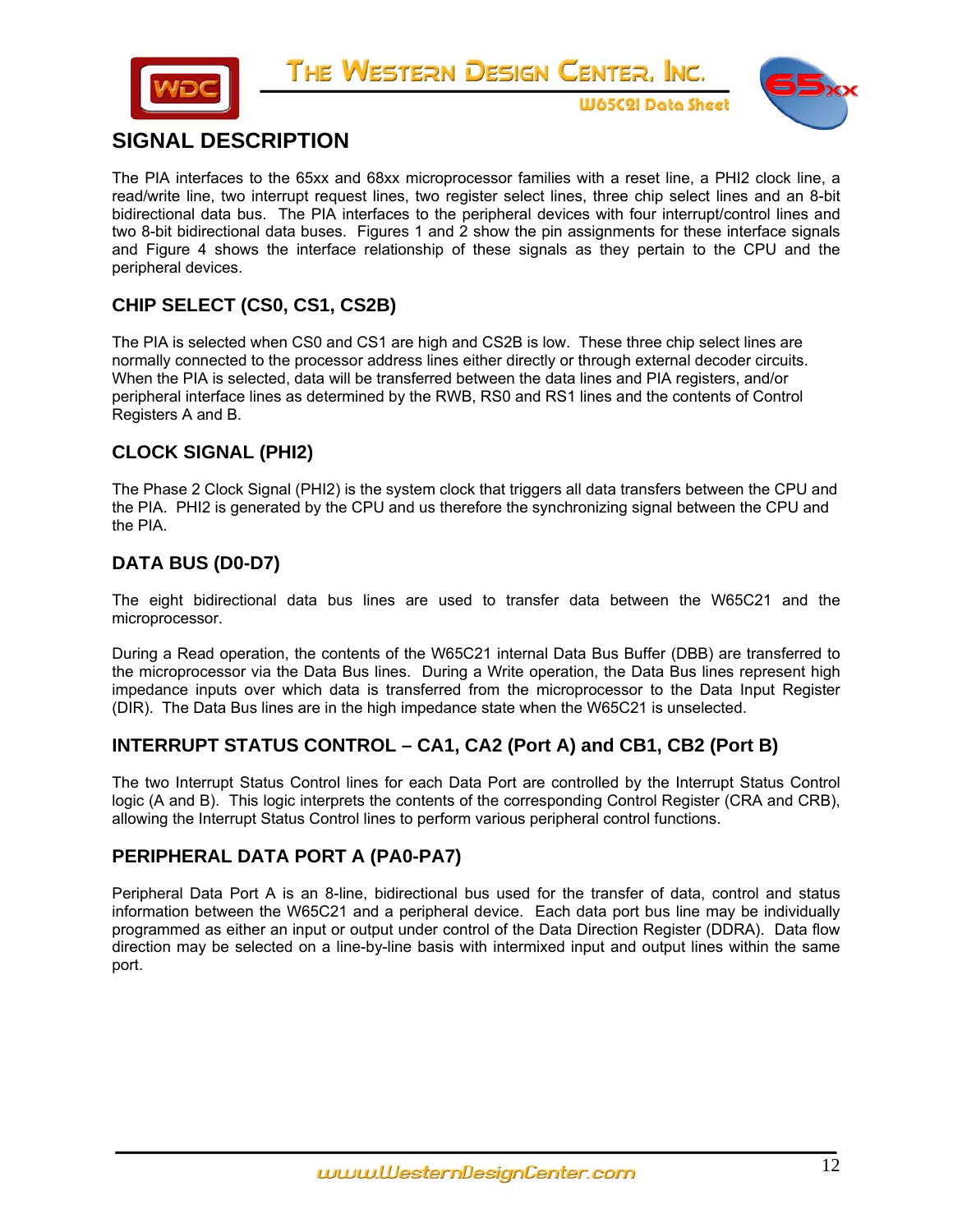



**W65C2I Data Sheet** 

## **PERIPHERAL DATA PORT B (PA0-PA7)**

Peripheral Data Port B is an 8-line, bidirectional bus used for the transfer of data, control and status information between the W65C21 and a peripheral device. Functional operation is identical to Peripheral Data Port A, thus allowing the W65C21 to independently control two peripheral devices.

### **READ/WRITE SIGNAL (RWB)**

Read/Write (RWB) controls the direction of data transfers between the PIA and the data lines associated with the CPU and the peripheral devices. A high on the RWB line permits the peripheral devices to transfer data to the CPU from the PIA. A low on the RWB line allows data to be transferred from the CPU to the peripheral devices from the PIA.

### **REGISTER SELECT (RS0, RS1)**

The Register Select inputs allow the microprocessor to select the W65C21 internal registers as presented Table 2. Full functionality is described under the Functional Description section for Register Access and Selection.

## **RESET SIGNAL (RESB)**

A low signal (Logic 0) on the Reset line serves to initialize the W65C21, clearing all internal registers (to Logic 0) and placing all peripheral interface lines (PA and PB) in the input state.

# **FUNCTIONAL DESCRIPTION**

The W65C21 PIA is organized into two independent sections referred to as the A Side and the B Side. Each section consists of Control Register (CRA, CRB), Data Direction Register (DDRA, DDRB), Output Register (ORA, ORB), Interrupt Status Control (ISCA, ISCB) and the buffers necessary to drive the Peripheral Interface buses.

Data Bus Buffers (DBB) interface data from the two sections to the data bus, while the Date Input Register (DIR) interfaces data from the DBB to the PIA registers. Chip Select and RWB control circuitry interface to the processor bus control lines. Figure 3 is a block diagram of the W65C21 PIA.

### **CONTROL REGISTERS (CRA AND CRB)**

Table 1 illustrates the bit designation and functions in the two control registers. The individual control registers allow the microprocessor to control the operation of the Interrupt Control inputs (CA1, CA2, CB1, CB2), and Peripheral Control outputs (CA2, CB2). Bit 2 in each register controls the addressing of the Data Direction Registers (DDRA, DDRB) and the Output Registers (ORA, ORB). In addition, two bits (bit 6 and 7) in each control register indicate the status of the Interrupt Status Control input lines (CA1, CA2, CB1, CB2). These Interrupt Status bits (IRQA1, IRQA2 or IRQB1, IRQB2) are normally interrogated by the microprocessor during the interrupt service routine to determine the source of an active interrupt. These two interrupt lines drive the interrupt input (IRQB or NMIB) of the microprocessor.

### **DATA BUS BUFFERS (DBB)**

The Data Bus Buffers are 8-bit bidirectional buffers used for data exchange, on the D0-D7 Data Bus, between the microprocessor and the PIA. These buffers are tri-state and are capable of driving a two TTL load when operating in an output mode.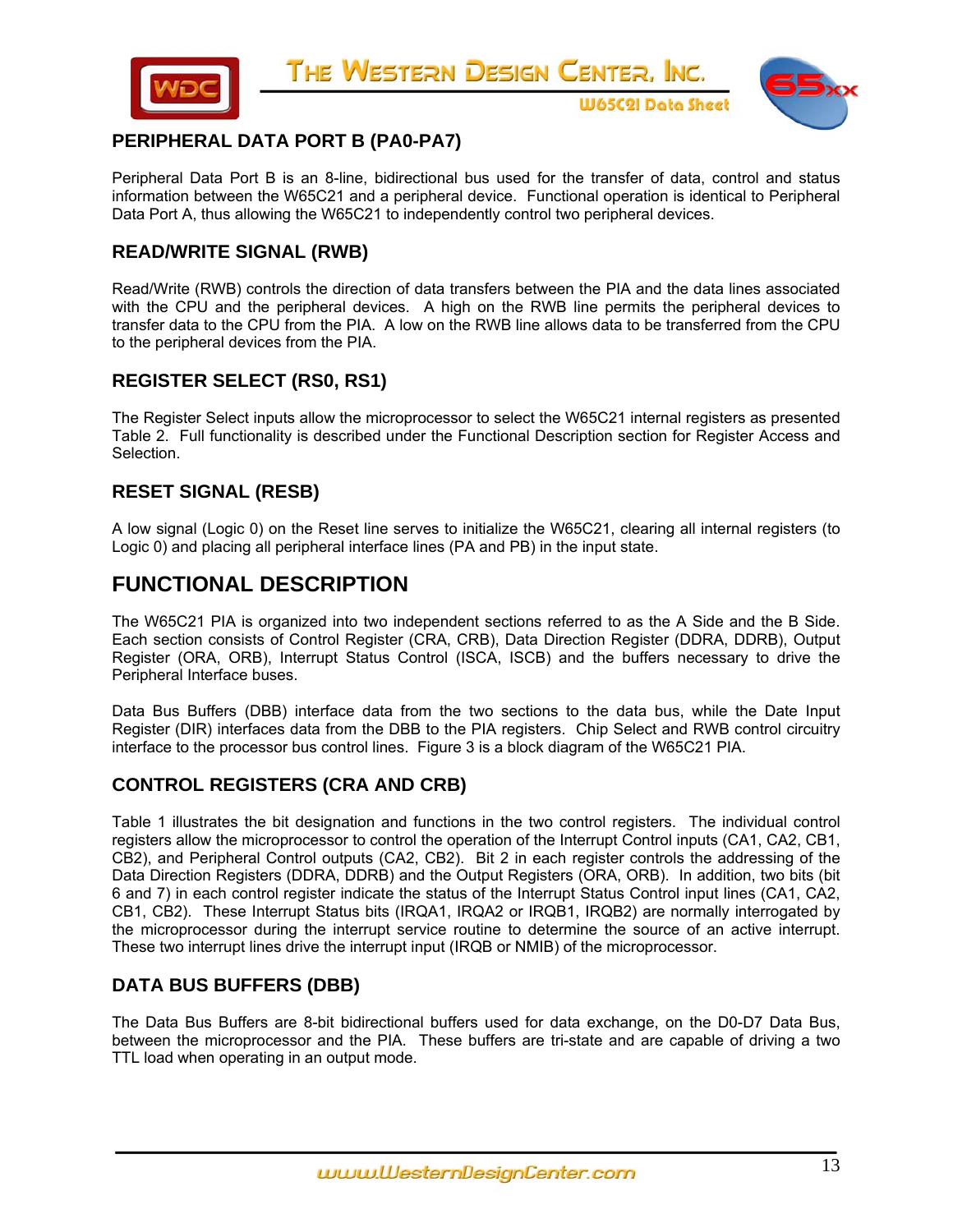



**W65C2I Data Sheet** 

## **DATA DIRECTION REGISTERS (DDRA, DDRB)**

The Data Direction Registers (DDRA, DDRB) allow the processor to program each line in the 8-bit Peripheral I/O port to be either an input or an output. Each bit in DDRA controls the corresponding line in the Peripheral A port and each bit in DDRB controls the corresponding line in the Peripheral B port. Writing a "0" in a bit position in the Data Direction Register causes the corresponding Peripheral I/O line to act as in input; a "1" results in the line being an output.

Bit 2 (DDRA, DDRB) in each Control Register (CRA and CRB) controls the accessing to the Data Direction Register or the Peripheral interface. If bit 2 is a "1", a Peripheral Output register (ORA, ORB) is selected, and if bit 2 is a "0", a Data Direction Register (DDRA, DDRB) is selected. The Data Direction Register Access Control bit, together with the Register Select lines (RS0, RS1) selects the various internal registers as shown in Table 2.

In order to write data into DDRA, ORA, DDRB or ORB registers, bit 2 in the proper Control Register must first be set. The desired register may then be accessed with the address determined by the address interconnect technique used.

## **DATA INPUT REGISTER (DIR)**

During a Write data operation, the microprocessor writes data into the W65C21 by placing data on the Data Bus. This data is then latched into the Data Input Register by the Phase Two (PHI2) clock. Once in the DIR, this data byte is transferred into one of six internal registers. This data transfer occurs after the trailing edge of the PHI2 clock pulse that latched the data into the DIR. This timing delay guarantees the data on the peripheral output lines (PA or PB) will make a smooth transition from low to high or high to low, and the output voltage will remain stable when there is to be no change in polarity.

### **INTERRUPT INPUT/PERIPHERAL CONTROL LINES (CA1, CA2, CB1, CB2)**

The four interrupt input/peripheral control lines provide a number of special control functions. These lines greatly enhance the power of the two general purpose interface ports (PA0-PA7, PB0-PB7). Table 3 summarizes the operation of these control lines.

CA1 is an interrupt input only. An active transition of the signal on this input will set bit 7 of the Control Register A to logic 1. The active transition can be programmed by setting a "0" in bit 1 of the CRA if the interrupt flag (bit7 of CRA) is to be set on a negative transition of the CA1 signal or a "1" if it is to be set on a positive transition.

#### NOTE:

A negative transition is defined as a transition from a high to a low and a positive transition is defined as a transition from a low to a high voltage.

CA2 can act as a totally independent interrupt or as a peripheral control output. As an input (CRA, bit 5=0) it acts to set the interrupt flag, bit 6 of CRA, to logic 1 on the active transition selected by bit 4 of CRA. These control register bits and interrupt inputs serve the same basic function as that described above for CA1. The input signal sets the interrupt flag which serves as the link between the peripheral device and the processor interrupt structure. The interrupt disable bits allow the processor to exercise control over the system interrupt.

In the output mode (CRA, bit 5=1), CA2 can operate independently to generate a simple pulse each time the microprocessor is selected by setting CRA bit 4 to a 0 and CRA bit 3 to a 1. This pulse output can be used to control the counters, shift registers, etc., which make sequential data available on the Peripheral input lines.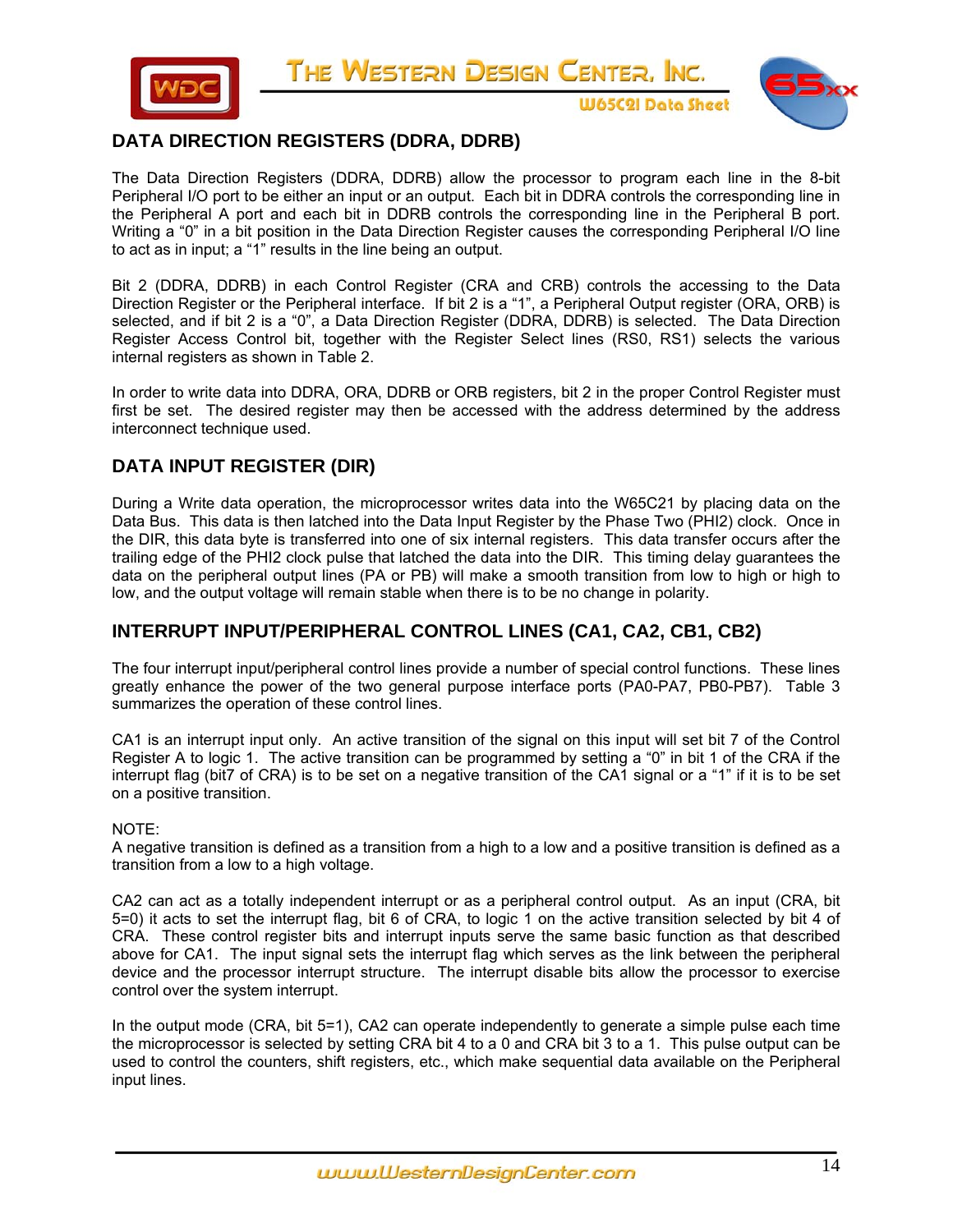

THE WESTERN DESIGN CENTER, INC. **W65C2I Data Sheet** 



A second output mode allows CA2 to be used in conjunction with CA1 to "handshake" between the processor and the peripheral device. On the A side, this technique allows positive control of data transfers from the peripheral device into the microprocessor. The CA1 input signals the processor that data is available by interrupting the processor. The processor reads the data and sets CA2 low. This signals the peripheral device that it can make new data available.

The final output mode can be selected by setting bit 4 of CRA to a 1. In this mode, CA2 is a simple peripheral control output that can be set high or low by setting bit 3 of CRA to a 1 or a 0 respectively. CB1 operates as an interrupt input only in the same manner as CA1. Bit 7 of CRB is set by the active transition selected by bit 0 of CRB. Likewise, the CB2 input mode operates exactly the same as the CA2 input modes. The CB2 output modes, CRB bit 5=1, differ somewhat from those of CA2. The pulse output occurs when the processor writes data into the Peripheral B Output Register. Also, the "handshaking" operates on data transfers from the processor into the peripheral device.

## **INTERRUPT REQUEST (IRQAB, IRQBB)**

The active low Interrupt Request lines (IRQAB and IRQBB) act to interrupt the microprocessor either directly or through external interrupt priority circuitry. These lines are open drain and are capable of sinking 3.2 milliamps from an external source. This permits all interrupt request lines to be tied together in a wired OR configuration. The A and B in the titles of these lines correspond to the peripheral port B so that each interrupt request line services one peripheral data port.

Each interrupt Request line has two interrupt flag bits that can cause the Interrupt Request line to go low. These flags are bits 6 and 7 in the two Control Registers (CRA, CRB). These flags act as the link between the peripheral interrupt signals and the microprocessor interrupt inputs. Each flag has a corresponding interrupt disable bit which allows the processor to enable or disable the interrupt from each of the four interrupt inputs (CA1, CA2, CB1, CB2) The four interrupt flags are set (enabled) by active transitions of the signal on the interrupt input (CA1, CA2, CB1, CB2).

CRA bit 7 (IRQA1) is always set an active transition of the CA1 interrupt input signal. However, IRQAB can be disabled by setting bit 0 in CRA to a 0. Likewise, CRA bit 6 (IRQA2) can be set by an active transition of the CA2 interrupt input signal and IRQAB can be disabled by setting bit 3 in CRA to a 0.

Both bit 6 and bit 7 in CRA are reset by a "Read Peripheral Output Register A" operation. This is defined as an operation in which the read/write, proper data direction register and register select signals are provided to allow the processor to read the Peripheral A I/O port. A summary of IRQA control is shown in Table 3.

Control of IRQBB is performed in exactly the same manner as that described above for IRQAB. Bit 7 in CRB (IRQB1) is set by an active transition on CB1 and IRQBB from this flag is controlled by CRB bit 0. Likewise, bit 6 (IRQB2) in CRB is set by an active transition on CB2 and IRQBB from this flag is controlled by CRB bit 3.

Also both bit 6 and bit 7 of CRB are reset by a "Read Peripheral B Output Register" operation. A summary of IRQBB control is shown in Table 3.

# **INTERRUPT STATUS CONTROL LOGIC (ISCA, ISCB)**

The four interrupt/peripheral control lines CA1, CA2, CB1, and CB2) are controlled by the Interrupt Status Control logic (A, B). This logic interprets the contents of the corresponding Control Register, thus allowing these lines to perform various control functions as described in Figure 6.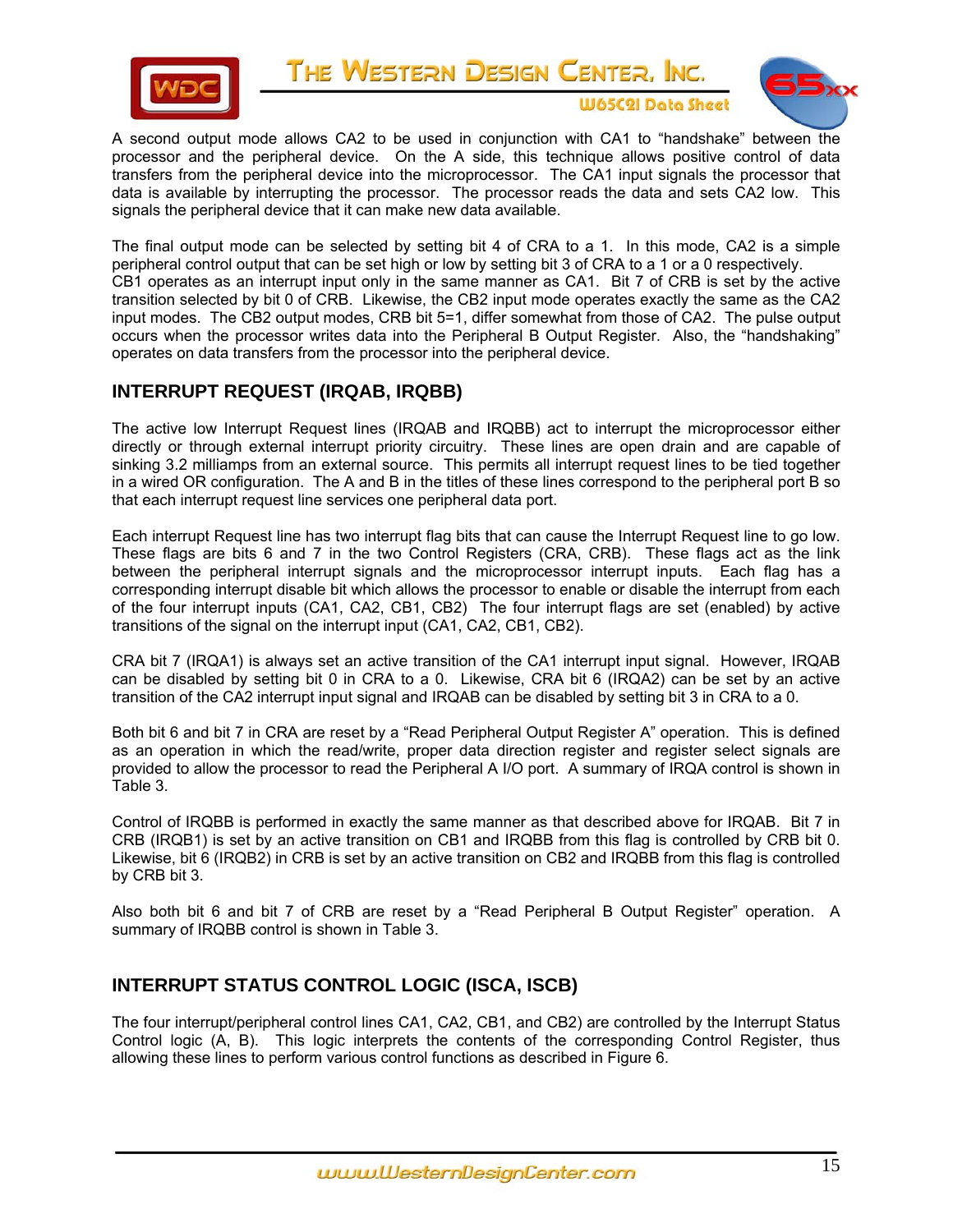



**W65C2I Data Sheet** 

## **PERIPHERAL I/O PORTS (PA0-PA7, PB0-PB7)**

The Peripheral A and Peripheral B I/O ports allow the microprocessor to interface to the input lines on a peripheral device by writing data into the Peripheral Output Register. They also allow the processor to interface with a peripheral device's output lines by reading the data on the Peripheral Port input lines directly onto the data bus and into the internal registers of the processor.

Each of the peripheral I/O lines can be programmed to act as an input or an output. This is accomplished by setting a 1 in the corresponding bit in the Data Direction Register for those lines that are to act as outputs. A 0 in a bit of the Data Direction Register causes the corresponding Peripheral I/O lines to act as an input.

The buffers that drive the Peripheral A I/O lines each contain two active pull-up transistors and one active pull-down transistor. The pull-up transistors are resistive in nature and therefore allow the output voltage to go to VCC for logic 1. The pull down transistors can sink a full 3.2 mA, making these buffers capable of driving two standard TTL loads.

In the input mode, the W65C21S input pull-up transistors are connected to the I/O pin and will supply 50uA minimum pull-up current while the W65C22N will pull up greater than -200uA to drive two standard TTL loads.

When in the output mode Port A can drive with similar current as the Port B buffers and can be thought of as push-pull buffers. If Port A is clamped below 2.0V for logic 1 or above .8V for logic 0 the data read during a read operation may not correspond to the value wrote to the output registers. This is a difference between the Port A buffers and the Port B buffers and also is a difference with older versions of the PIA.

The Peripheral B I/O port duplicates many of the functions of the Peripheral A port. The process of programming these lines to act as an input or an output is similar to the Peripheral A port, as is the effect of reading or writing this port. However, there are several characteristics of the buffers driving these lines that affect their use in peripheral interfacing.

The Peripheral B I/O buffers are push-pull devices, i.e., the pull-up devices are switched OFF in the 0 state and ON for a logic 1. Since these pull-ups are active devices, the logic 1 voltage will go to the VDD power supply level.

Another difference between the PA0-PA7 lines and the PBO-PB7 lines is that they have three-state capability which allows them to enter a high impedance state when programmed to be used as input lines. In addition, data on these lines will be read properly, when programmed as output lines, even if the data signals fall below 2.0 volts for a "high" state or are above 0.8 volts for a "low" state. When programmed as output, each line can drive at least two TTL load and may also be used as a source of up to 3.0 mA at 1.5 volts to directly drive the base of a transistor switch, such as a Darlington pair. Limiting resistors should be used on the W65C21S to prevent excessive current when clamping an output on both PA and PB port buffers.

The W65C21N have built in limiting resistors on PB0-PB7 and PA0-PA7 isn't designed for Darlington drive currents. Because these outputs are designed to drive transistors directly, the output data is read directly from the Peripheral Output Register for those lines programmed to act as inputs.

The final characteristic is the high-impedance input state which is a function of the Peripheral B push-pull buffers. When the Peripheral B I/O lines are programmed to act as inputs, the output buffer enters the high impedance state. All pins are read when in the input mode.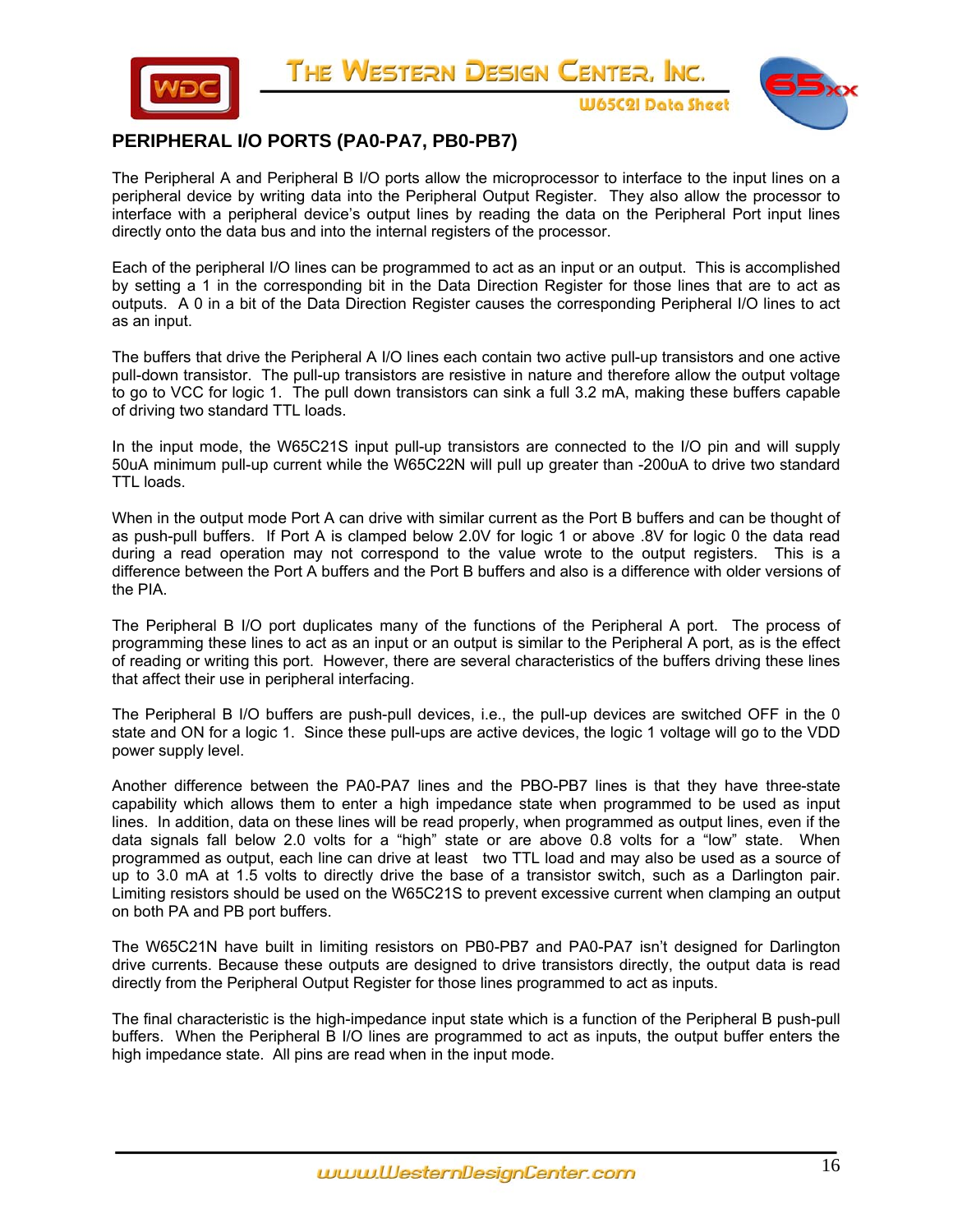



**W65C2I Data Sheet** 

# **PERIPHERAL OUTPUT REGISTERS (ORA, ORB)**

All output data to a peripheral is stored in the corresponding Output Register (ORA or IRB). This data is then presented to the Peripheral Interface Buffer (A and B) and placed on the respective I/O port lines. Writing a "0" into any bit position of ORA or ORB results in the corresponding peripheral I/O Port line going low (<0.4V), providing that particular line is programmed as an output. Writing a "1" into a bit position results in the corresponding output going high.

### **READING THE PERIPHERAL PORT**

Performing a Read operation with RS1=0, RS0=0 and the Data Direction Register Access Control bit (CRA-2) = 1, directly transfers the data on the Peripheral A I/O lines to the data bus. In this situation, the data bus will contain both directly transfers the data on the Peripheral A I/O lines to the data bus. In this situation, the data bus will contain both the input and output data. The processor must be programmed to recognize and interpret only those bits which are important to particular peripheral operation being performed.

Since the processor always reads the Peripheral A I/O port pins instead of the actual Peripheral Output Register (ORA), it is possible for the data read by the processor to differ from the contents of the Peripheral Output Register for an output line. This is true when the I/O pin is not allowed to go to a full +2.4V DC when the Peripheral Output register contains a logic 1. In this case, the processor will read a 0 from the Peripheral A pin, even though the corresponding bit in the Peripheral Output register is a 1.

### **READING THE PERIPHERAL B I/O PORT**

Reading the Peripheral B I/O port yields a combination of input and output data in a manner similar to the Peripheral A port. However, data is read directly from the Peripheral B Output Register (ORB) for this lines programmed to act as outputs. It is therefore possible to load down the Peripheral B Output lines without causing incorrect data to be transferred back to the processor or Read operation.

# **REGISTER ACCESS AND SELECTION**

The two Register Select lines (RS0, RS1), in conjunction with the Control Registers (CRA, CRB) Data Direction Register access bits (see table 1, bit 2) select the various W65C21 registers to be accessed by the CPU, RS0 and RS1 are normally connected to the microprocessor (CPU) address output lines. Through control of these lines, the CPU can write directly into the Control Registers (CRA, CRB) the Data Direction Registers (DDRA, DDRB) and the Peripheral Output Registers (ORA, ORB) in addition, the microprocessor may directly read the contents of the Control Registers and the Data Direction Registers. Accessing the Peripheral Output Register for the purpose of reading data back into the processor operates differently on the ORA and the ORB registers and therefore is shown separately in Table 2.

# **CROSS REFERENCE GUIDE**

The W65C21N is a replacement part for older PIA devices. The W65C21N Port A input buffers supply 200uA pull-up current at 2.4V in the input mode.

The W65C21S requires current limiting resistors should be used on the peripheral port pins (PA0-PA7 and PB0-PB7) when clamping an output on the W65C21S. This does not apply to the W65C21N

For the W65C21S only, the Port A input buffers supply 50 uA pull-up current at 2.4V when in the input mode and can supply the same drive current as the Port B buffers when in the output mode. The changes were made to both reduce the current for lower power CMOS systems and to speed up the output drivers for higher speed systems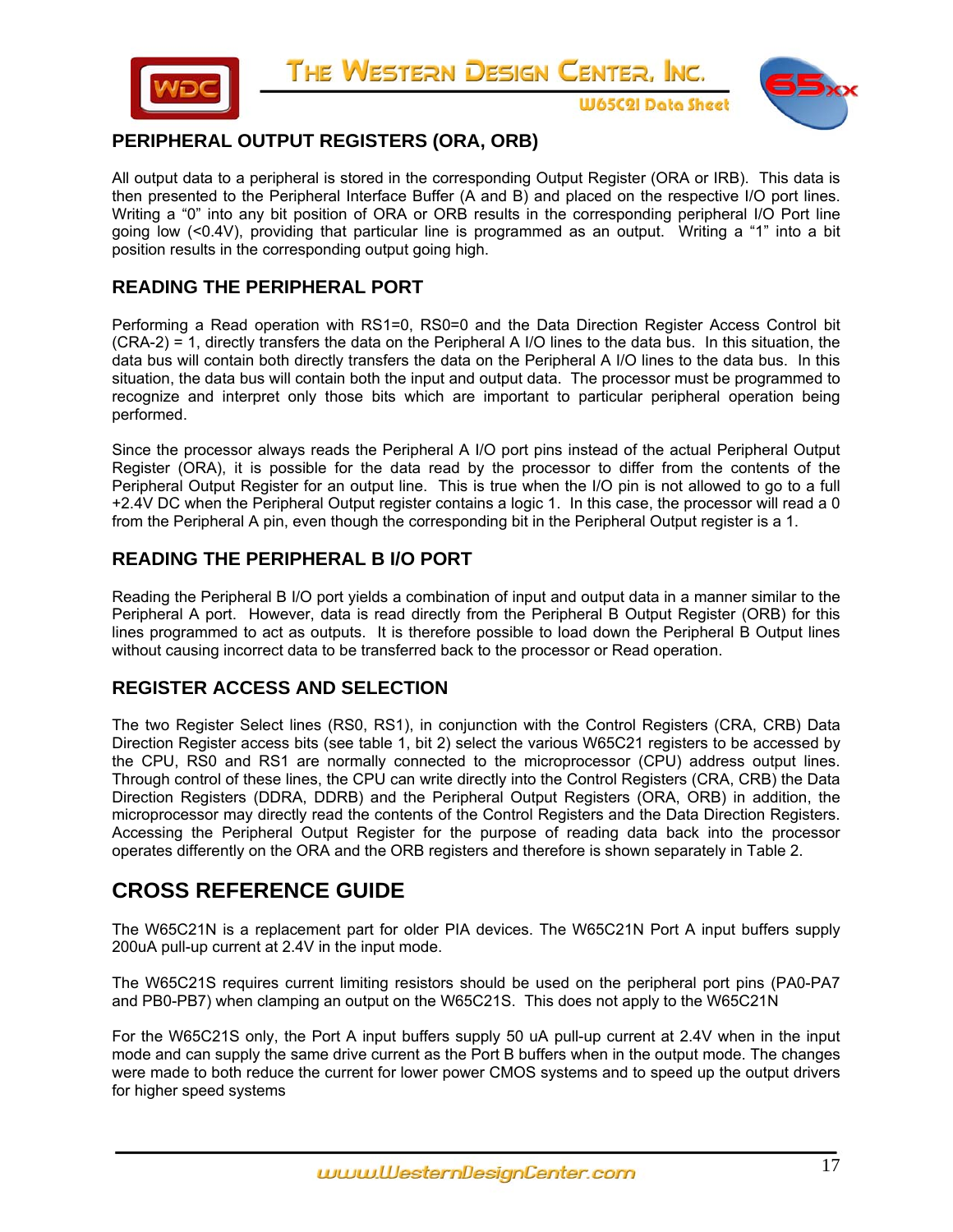



**W65C2I Data Sheet** 

|                  | CA1/CB1 CONTROL |                      |                                                                                                 |  |  |  |
|------------------|-----------------|----------------------|-------------------------------------------------------------------------------------------------|--|--|--|
| CRA (CRB)        |                 | ACTIVE TRANSITION OF |                                                                                                 |  |  |  |
| BIT <sub>1</sub> | BIT 0           | <b>INPUT SIGNAL*</b> | IRQAB (IRQBB) INTERRUPT OUTPUTS                                                                 |  |  |  |
|                  |                 | Negative             | Disable - remains high                                                                          |  |  |  |
|                  |                 | Negative             | Enable – goes low when bit 7 in CRA (CRB) is set by active<br>transition of signal on CA1 (CB1) |  |  |  |
|                  |                 | Positive             | Disable - remains high                                                                          |  |  |  |
|                  |                 | Positive             | Enable – as explained above                                                                     |  |  |  |

 \*Note: Bit 7 of CRA (CRB) will be set to a Logic 1 by an active transition of the CA1 (CB1) signal. This is independent of the state of bit 0 in CRA (CRB).

|                  | CA2/CB2 INPUT MODES |                  |                      |                                                                                                 |  |  |  |
|------------------|---------------------|------------------|----------------------|-------------------------------------------------------------------------------------------------|--|--|--|
| CRA (CRB)        |                     |                  | ACTIVE TRANSITION OF |                                                                                                 |  |  |  |
| BIT <sub>5</sub> | <b>BIT4</b>         | BIT <sub>3</sub> | <b>INPUT SIGNAL*</b> | IRQAB (IRQBB) INTERRUPT OUTPUTS                                                                 |  |  |  |
|                  |                     |                  | Negative             | Disable - remains high                                                                          |  |  |  |
|                  |                     |                  | Negative             | Enable – goes low when bit 6 in CRA (CRB) is set by<br>active transition of signal on CA2 (CB2) |  |  |  |
|                  |                     |                  | Positive             | Disable - remains high                                                                          |  |  |  |
|                  |                     |                  | Positive             | Enable – as explained above                                                                     |  |  |  |

\*Note: Bit 6 of CRA (CRB) will be set to a Logic 1 by an active transition of the CA2 (CB2) signal. This is independent of the state of bit 0 in CRA (CRB).

|                  | CA2 OUTPUT MODES |                  |                      |                                                                                                                                                                                                                                                 |  |  |  |
|------------------|------------------|------------------|----------------------|-------------------------------------------------------------------------------------------------------------------------------------------------------------------------------------------------------------------------------------------------|--|--|--|
|                  | CRA (CRB)        |                  | ACTIVE TRANSITION OF |                                                                                                                                                                                                                                                 |  |  |  |
| BIT <sub>5</sub> | BIT <sub>4</sub> | BIT <sub>3</sub> | <b>INPUT SIGNAL*</b> | IRQAB (IRQBB) INTERRUPT OUTPUTS                                                                                                                                                                                                                 |  |  |  |
|                  | <sup>0</sup>     | 0                | "Handshake on Read"  | CA2 is set high on ac active transition of the CA1<br>interrupt input signal and set low by a microprocessor<br>"Read A Data" operation. This allows positive control of<br>data transfers from the peripheral device to the<br>microprocessor. |  |  |  |
|                  | <sup>0</sup>     |                  | <b>Pulse Output</b>  | CA2 goes low for one cycle after a microprocessor<br>"Read A Data" operation. This pulse can be used to<br>signal the peripheral device that data was taken.                                                                                    |  |  |  |
|                  |                  | $\Omega$         | Manual Output        | CA2 set low                                                                                                                                                                                                                                     |  |  |  |
|                  |                  |                  | <b>Manual Output</b> | CA2 set high                                                                                                                                                                                                                                    |  |  |  |

| <b>CB2 OUTPUT MODES</b> |                  |                  |                      |                                                                                                                                                                                                                            |  |  |  |  |
|-------------------------|------------------|------------------|----------------------|----------------------------------------------------------------------------------------------------------------------------------------------------------------------------------------------------------------------------|--|--|--|--|
| CRA (CRB)               |                  |                  | ACTIVE TRANSITION OF |                                                                                                                                                                                                                            |  |  |  |  |
| BIT <sub>5</sub>        | BIT <sub>4</sub> | BIT <sub>3</sub> | <b>INPUT SIGNAL*</b> | IRQAB (IRQBB) INTERRUPT OUTPUTS                                                                                                                                                                                            |  |  |  |  |
|                         |                  | 0                | "Handshake on Read"  | CB2 is set low on microprocessor "Write B Data" and is<br>set high by an active transition of the CB1 input signal.<br>This allows positive control of data transfers from the<br>microprocessor to the peripheral device. |  |  |  |  |
|                         | O                |                  | <b>Pulse Output</b>  | CB2 goes low for one cycle after a microprocessor<br>"Write B Data" operation. This can be used to signal the<br>peripheral device that data is available.                                                                 |  |  |  |  |
|                         |                  | 0                | <b>Manual Output</b> | CB2 set low                                                                                                                                                                                                                |  |  |  |  |
|                         |                  |                  | <b>Manual Output</b> | CB2 set high                                                                                                                                                                                                               |  |  |  |  |

Table 3 Interrupt Input/Peripheral Control Line Operation.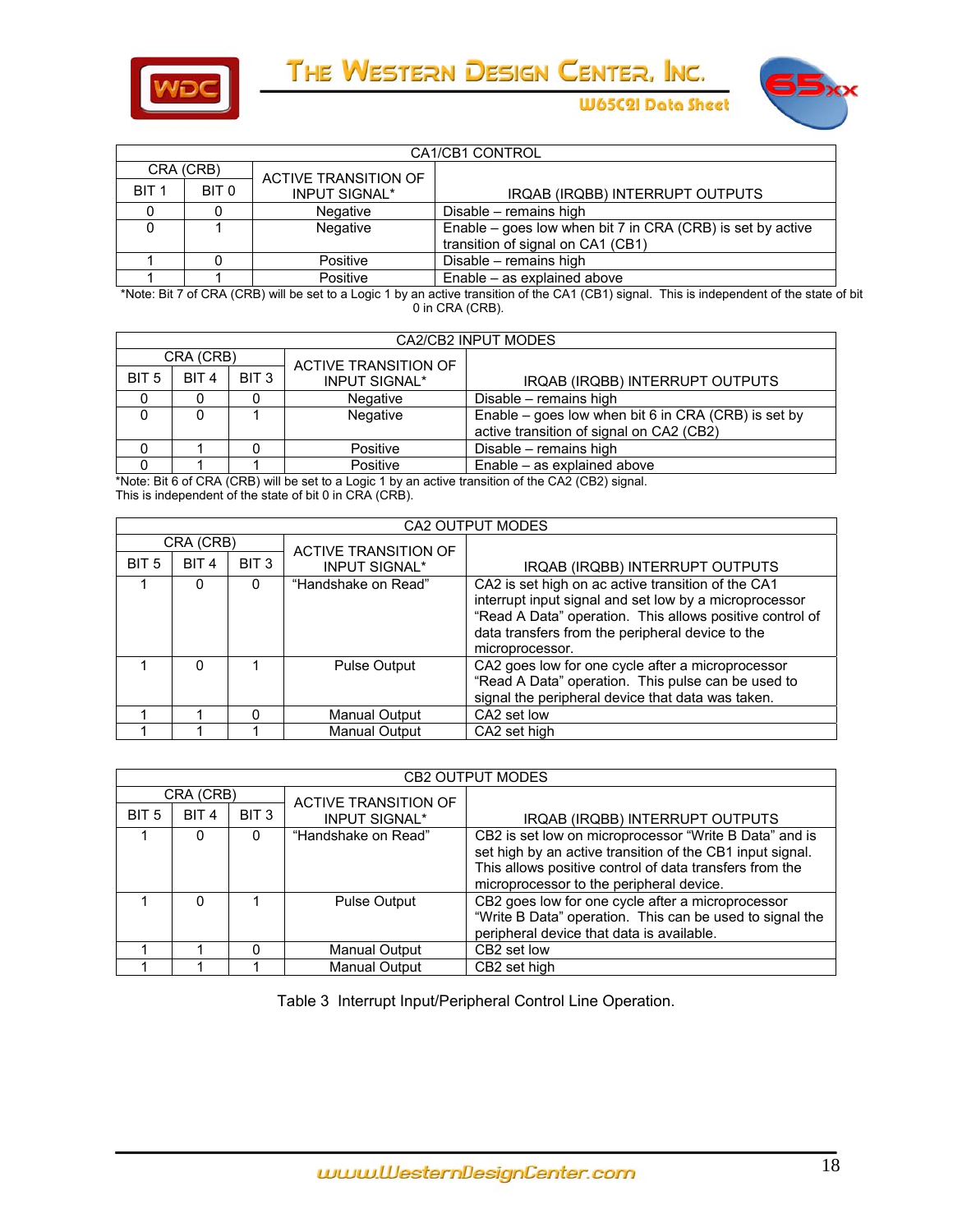

| <b>40 PIN PLASTIC PACKAGE</b> |                    |            |               |            |  |  |  |
|-------------------------------|--------------------|------------|---------------|------------|--|--|--|
| <b>DIM</b>                    | <b>MILLIMETERS</b> |            | <b>INCHES</b> |            |  |  |  |
|                               | <b>MIN</b>         | <b>MAX</b> | <b>MIN</b>    | <b>MAX</b> |  |  |  |
| A                             | 51.69              | 52.45      | 2.035         | 2.065      |  |  |  |
| B                             | 13.72              | 14.22      | 0.540         | 0.560      |  |  |  |
| C                             | 3.94               | 5.08       | 0.155         | 0.200      |  |  |  |
| D                             | 0.36               | 0.56       | 0.014         | 0.022      |  |  |  |
| E                             | 1.02               | 1.52       | 0.040         | 0.060      |  |  |  |
| F                             | 2.54               | <b>TYP</b> | 0.100         | <b>TYP</b> |  |  |  |
| G                             | 1.65               | 2.16       | 0.065         | 0.085      |  |  |  |
| н                             | 0.20               | 0.38       | 0.008         | 0.015      |  |  |  |
| J                             | 15.24              | <b>TYP</b> | 0.600         | <b>TYP</b> |  |  |  |
| Κ                             |                    |            |               |            |  |  |  |
| L                             | 0.51               | 1.02       | 0.020         | 0.040      |  |  |  |
| M                             | 2.92               | 3.43       | 0.115         | 0.135      |  |  |  |

Figure 9 Package Dimensions 40-Pin Plastic Dip